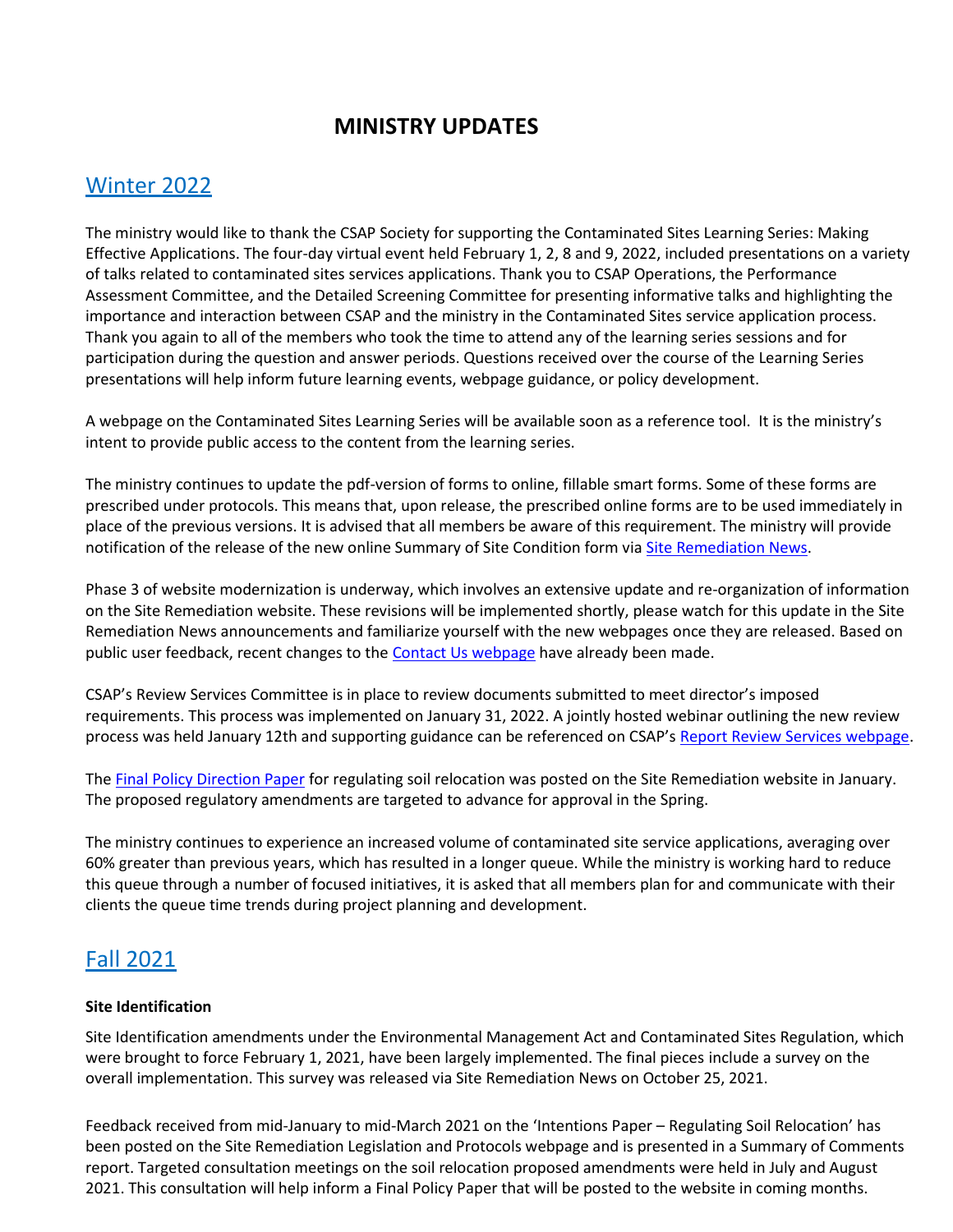The ministry continues to see a high volume of applications. Please ensure submissions are complete and sufficient for services requested.

The Site Remediation [Contact Us webpage](https://can01.safelinks.protection.outlook.com/?url=https%3A%2F%2Fwww2.gov.bc.ca%2Fgov%2Fcontent%3Fid%3DA4D08BEE59244B8BA9DBBA13DF620BDC&data=04%7C01%7Cnpomareda%40csapsociety.bc.ca%7Ce4239fe1024b446526b708d99a56db79%7Cab97e2b2085f45ba971aec284160d874%7C0%7C0%7C637710520102622129%7CUnknown%7CTWFpbGZsb3d8eyJWIjoiMC4wLjAwMDAiLCJQIjoiV2luMzIiLCJBTiI6Ik1haWwiLCJXVCI6Mn0%3D%7C1000&sdata=fZUjkgJhArnSZksdp3rTP1fw5td7tG0reZKp9rGxaYU%3D&reserved=0) has been updated. Please reference this updated list to confirm which email address to send specific topic enquiries to, or to send requests for contaminated sites services.

A summary of previous Ministry Updates is available [here.](https://csapsociety.bc.ca/wp-content/uploads/0-Ministry-Updates-from-Summer-2012.pdf)

## Summer 2021

#### **Site Identification**

The amendments to the site identification process under the Environmental Management Act and the Contaminated Sites Regulation were implemented February 1, 2021. Ten Director's Protocols were revised to align with the amendments. To assist with the transition, the ministry held a series of webinars outlining the changes to the site identification process and the ten Director's Protocols – as a reminder, the webinars are posted on the [website](https://www2.gov.bc.ca/gov/content?id=3F23AF0D56EA4E0E8C02AEECFF96CC53) for reference.

Stage 13 changes streamline the site identification process, eliminating unnecessary steps and making the process clearer and more predictable for practitioners, municipalities, and the general public through:

• An automatic requirement for site investigation when a regulated industrial or commercial activity has occurred on a site, and if a person, owner or operator is seeking re-development or shutting down operations; and,

• Identification of industrial or commercial sites where owners or operators are undergoing bankruptcy to increase the likelihood that contamination is addressed by the responsible person and not the taxpayer.

Recently, applications requesting a release notice from the ministry under the current site identification process have typically been of improved quality, with fewer issues identified. The ministry acknowledges positive changes in this process and appreciates the continued support by members.

#### **June 2021 CSAP Professional Development Workshop – Approved Professional Questions and Ministry Responses**

The ministry thanks all members who attended the presentations that were given at the CSAP Professional Development workshop held on June 10, 2021. Several questions were received during and following the presentations and key themes, or issues were identified. Below are questions and responses that have been jointly selected for ministry response by CSAP and the ministry.

**AP Question:** Previously, P6 [preapprovals] were available for AP recommendations on high risk sites. Is that still possible today, or must high risk site applications for AIPs be reviewed by ENV? **Ministry Response:** As indicated on our [Preapprovals webpage,](https://www2.gov.bc.ca/gov/content?id=51EAB3B21B6144F581168252372DCEC2) a preapproval under Protocol 6 may be obtained to allow review of a high risk site by an Approval Professional. Thus, it is possible; however, it is subject to a director's decision on a preapproval application to the ministry.

**AP Question:** There are Approved Professionals on the roster who Professional Chemists are. Can the Professional Chemist APs make recommendations under Protocol 6?

**Ministry Response:** A Professional Chemist who is an Approved Professional on the Roster can make recommendations under Protocol 6. Specifically, a numerical standards Approved Professional is qualified to make a recommendation for an instrument based on the numerical standards and, where applicable, on a screening level risk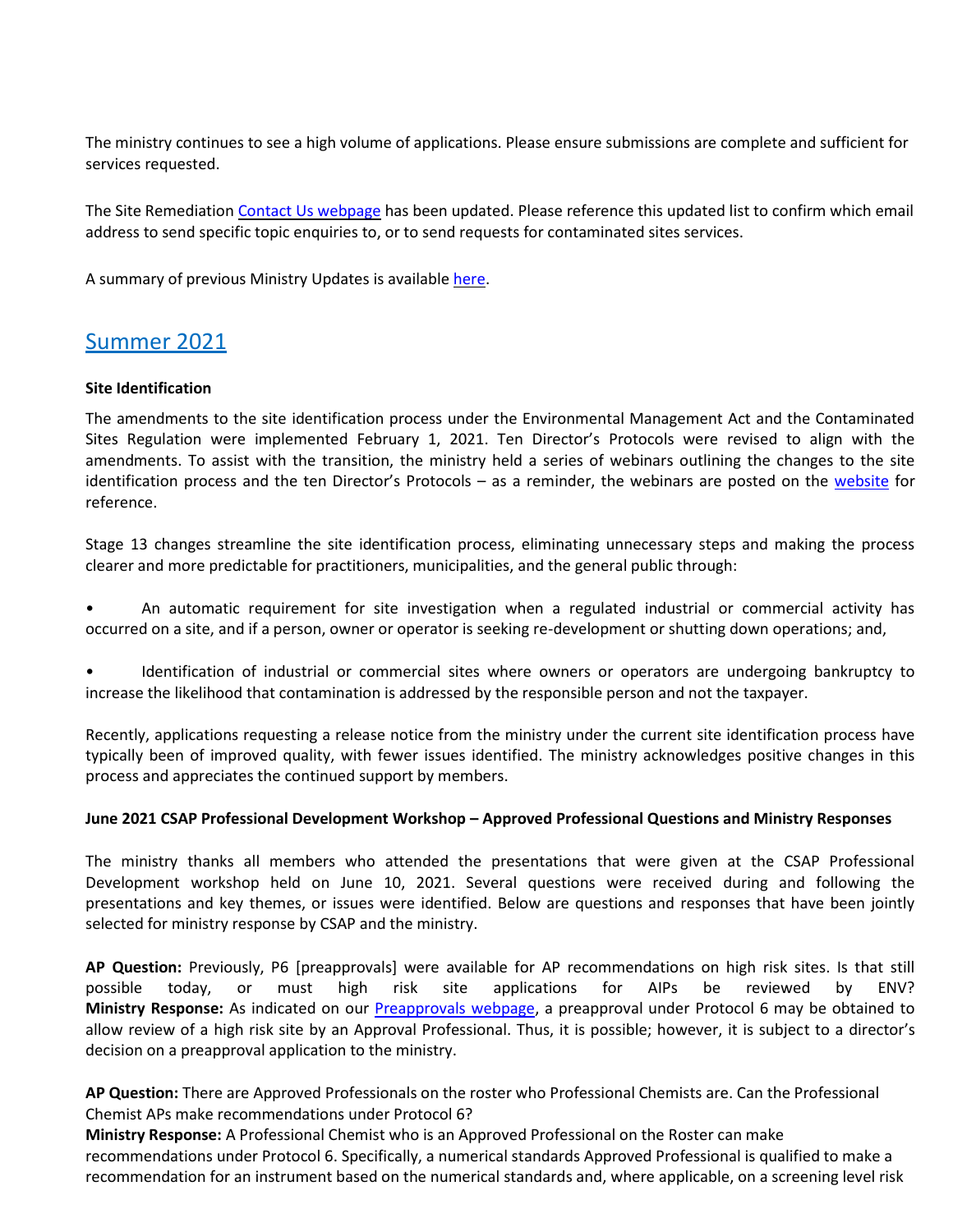assessment. Additionally, a risk-based standards Approved Professional is qualified to make a recommendation for an instrument based on screening level and detailed risk assessments.

**AP Question:** Often a Statutory Decision Maker (SDM) will be familiar with a site through previous communication or reports. How do we ensure that an application will be directed to the SDM with this familiarity? **Ministry Response:** Each ministry SDM is independent in making their decision. An SDM bases their decision on whether the legislative requirements have been met, using the information and supporting documentation that has been presented in the submission application package. Any relevant previous history or details should be referenced in the supporting documents and provided to the ministry. Performance Assessment findings are shared with the ministry and can be referenced by the SDM. If there are outstanding questions or concerns, the SDM will contact the submitting AP(s) and the responsible person directly.

**AP Question:** Is a Summary of Site Condition (SoSC) now required for Releases? I've been told both yes and no by ENV over the past few months. Can you please clarify?

**Ministry Response:** A SoSC is required in accordance with services requested under section 7.1 of the Contaminated Sites Regulation or with a request for reclassification of a site under Protocol 12. A SoSC is not required with a site release notice request.

**AP Question:** Can the Ministry provide a definition of a "current" land title and site registry search for submissions? Historically, the documentation suggested that documents within 6 months were considered "recent" but now the dates appear to have shortened considerably. This is particularly an issue when the Ministry turn-around time exceeds the validity timeline.

**Ministry Response:** Current land title means a land title listing the 'current' registered owner(s). If there was a change of ownership (e.g. from single owner to strata) between the time the investigation and/or remediation was completed and the time the application was submitted to the ministry, then a 'current' land title should be included in the package, or the SDM may request it. If it was the same owner(s), up to six months prior, then the six month old title may be considered 'current'.

**AP Question:** How much of the 30% increase in applications over the past year can be attributed to meetings with ENV staff that did not previously require CSSAF as 'applications'?

**Ministry Response:** Up to 8% of the total applications received were for site support, which includes meeting requests and written responses to enquiries. These services have always required a CSSAF. As part of implementing recommendations from the 2018 Business Improvement Project – the ministry is now applying this requirement consistently.

**AP Question:** What is the ENV role in the Professional Governance Act (PGA) and how will it work with the various professional associations to help the professionals?

**Ministry Response:** The ministry employs professionals and relies on the work produced and reviewed by external professionals (QPs and APs). The ministry is obligated to ensure that government policies, procedures and practices adhere to the legal requirements of the PGA. The PGA provides a consistent governance framework for self-regulating professions that incorporates best practices of professional governance. The Office of the Superintendent of Professional Governance provides a dedicated, centralized resource to administer the legislation and develop guidance and best practices for professional governance. The ministry will continue to support contaminated sites professionals and encourage alignment by all parties with the PGA. The ministry encourages any members of professional associations that are not currently regulated under the PGA to contact their associations directly with their questions.

**AP Question**: [Preapprovals] are required for all AP recommendations. What about those sites [where] the clients decided to go for independent or voluntary remediation and do not need an AP to apply for a legal instrument? **Ministry Response:** Preapprovals are required under Protocol 6 when an Approved Professional intends to make a recommendation to the director for the issuance of a Determination, Approval in Principle or a Certificate of Compliance, and the application that is submitted through CSAP will not include complete delineation/remediation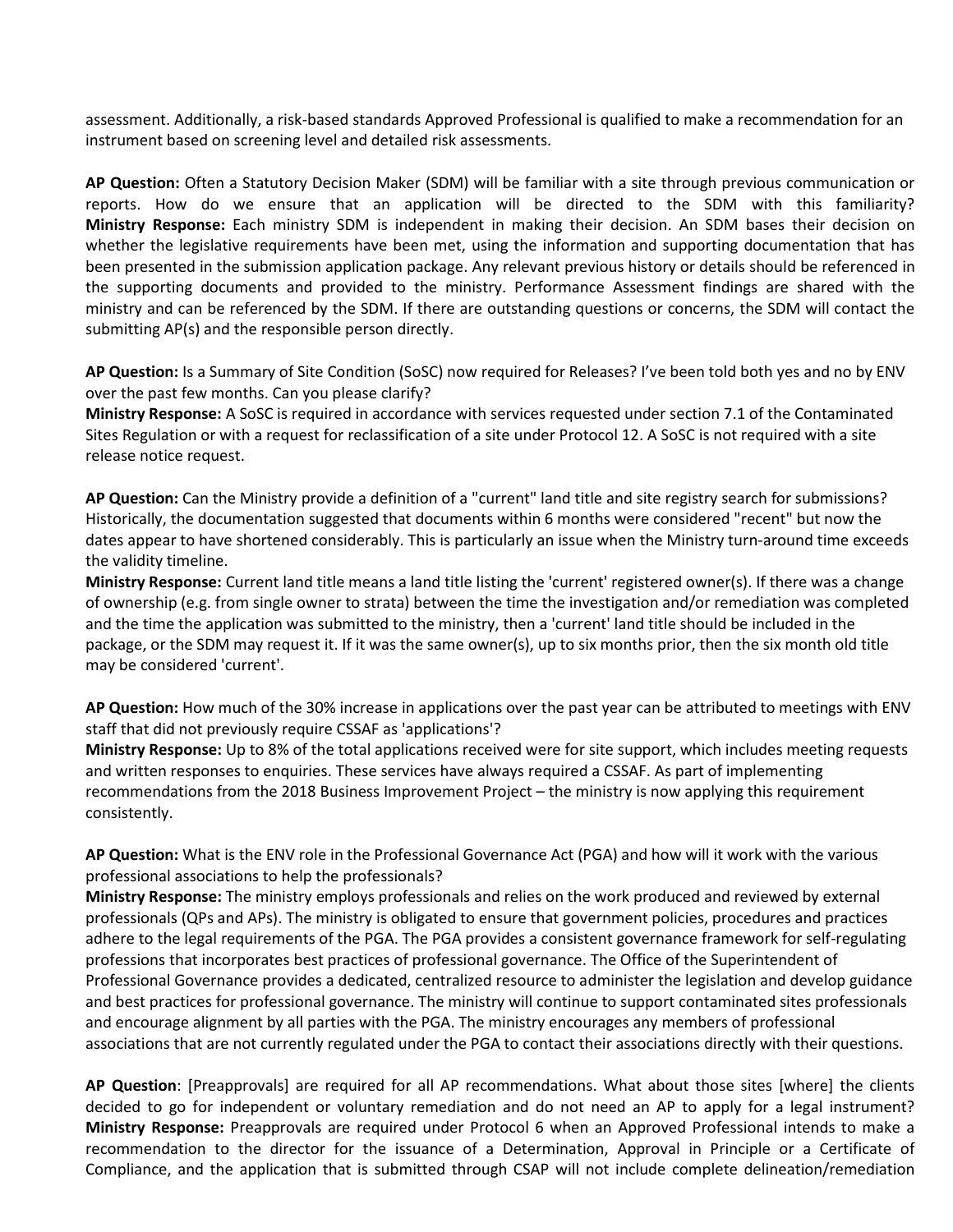and/or address the entire extent of contamination. Protocol 6 preapprovals are not designed for situations where an application for the director's consideration is not being submitted through CSAP.

**AP Question:** It was indicated that the ENV is in the scoping phase of evaluating Arm's Length Review and Conflict of Interest. What is the expected timeframe for this scoping exercise and what do you see as the next step(s)? **Ministry Response:** The scoping phase involves establishing what the current state or practice is and conducting jurisdictional reviews and research to help inform what a future state may look like. Ensuring alignment with the PGA and the best practices of professional governance is a key piece and may dictate what the next steps are. The timeline for this process has not been finalized but will be shared when available.

# Spring 2021

On February 1, 2021, amendments to the site identification process under the *Environmental Management Act* (*EMA*) and Contaminated Sites Regulation (CSR) came into effect. Ten Director's protocols were updated to align with this amendment and content from relevant guidance documents and factsheets was converted to webpages or included in the applicable protocols. The revised protocols were posted by the ministry for public comment for a period of 45 days. The Comment Report presenting the ~700 comments that were received, along with the individual ministry responses, is available on the [Request for comments webpage.](https://www2.gov.bc.ca/gov/content?id=6D2D868F9C024113B1D471578F7690D3)

To help familiarize stakeholders and practitioners with the changes and implications of the recent amendments, the ministry hosted a series of ten webinars through February and March, starting with a summary of the amended site identification process, continuing with highlights of the individual revised Protocols, and ending with a final Q&A webinar. Recordings of the webinars are now available on the [site remediation presentations webpage.](https://www2.gov.bc.ca/gov/content?id=3F23AF0D56EA4E0E8C02AEECFF96CC53)

The Intentions Paper for proposed regulatory amendments to the soil relocation process to support *EMA* Bill 3 was posted for public comment until March 15, 2021. The ministry received feedback from various stakeholders and is in the process of reviewing the comments for the purposes of informing the regulatory amendment and developing next steps. Additionally, a 'What We Heard' report will be compiled and posted on the website in the coming months. Webinar recordings from earlier this spring, outlining the proposed CSR Stage 14 amendments for soil relocation, are available on the ministry website [here.](https://www2.gov.bc.ca/gov/content?id=3F23AF0D56EA4E0E8C02AEECFF96CC53)

A year into the Enquiry Management (EM) process, the ministry can provide metrics for the six generic inboxes that have been dedicated to the receipt, tracking and response of incoming enquiries covering a vast array of topics related to contaminated sites. Overall, the Land Remediation Section received over 1100 formal enquiries this past fiscal year, with an average response time of 2 weeks. For this system to continue to work efficiently and effectively, enquiries must be sent to only one inbox. Please do not send the same enquiry to multiple inboxes; this creates inefficiencies and results in longer response times. Additionally, any cold calls made to ministry staff will be directed to the EM system for appropriate response. Finally, enquiries related to site remediation that are sent to other ministry offices/contacts will be transferred to the appropriate generic email and will be addressed in chronological order through the EM system procedures.

The ministry continues to support economic recovery and remediation of contaminated sites in light of the COVID-19 pandemic. Applications received and issued through the 2020-2021 fiscal year indicate an overall increase of greater than 30% compared with the average of previous years. The average turnaround time for all application types continues to be four months (range of 1 to 18 months). Please assist the ministry in your workplans by communicating these turnaround times with your clients and teams.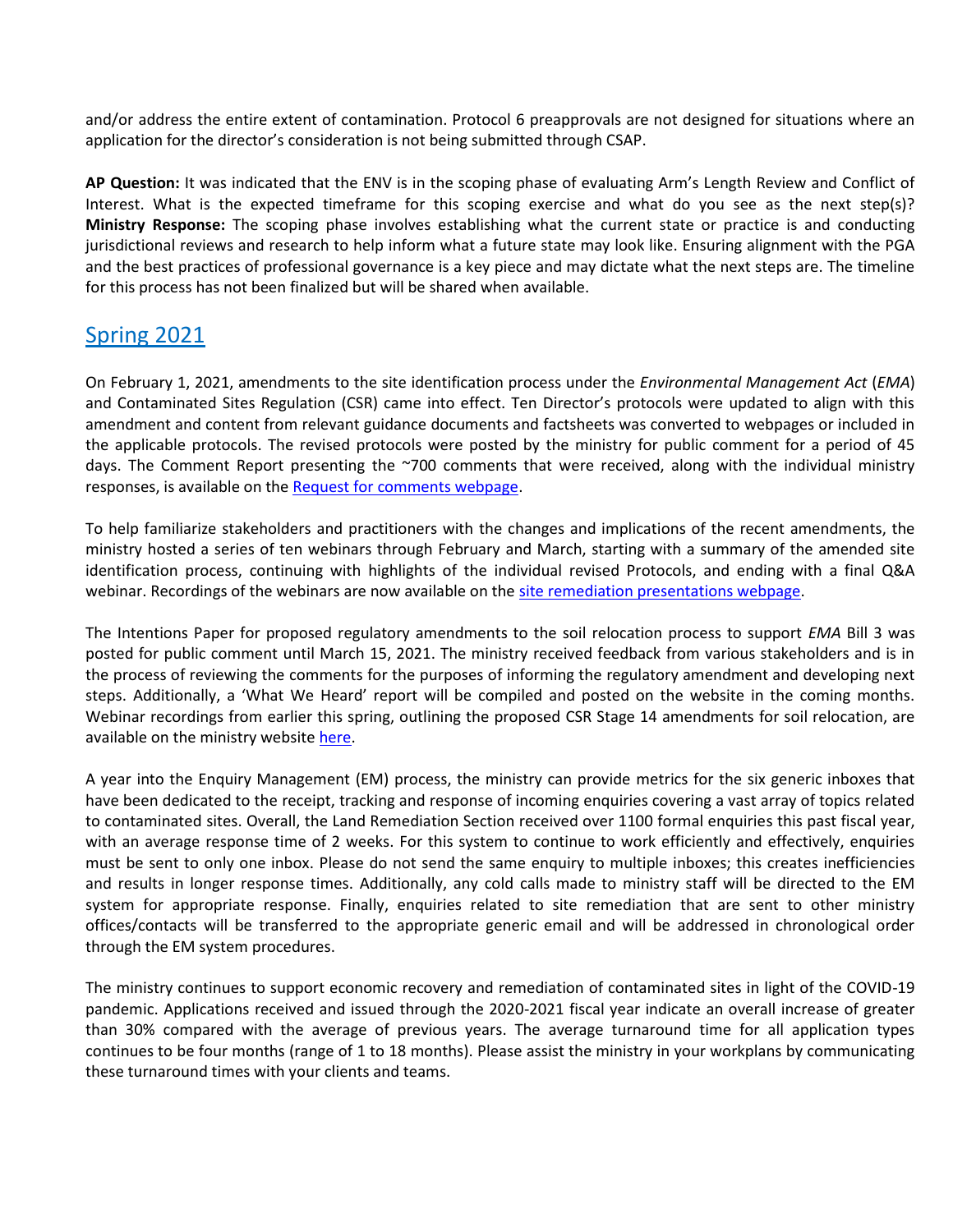## Winter 2021

Amendments to the site identification process under the *Environmental Management Act* (EMA) and Contaminated Sites Regulation (CSR) came into effect on February 1, 2021. Additionally, ten [protocols](https://www2.gov.bc.ca/gov/content?id=9A8B9BE814A1471F86EF4CA87BCE0CE2) have been revised as part of this amendment and the content from several guidance documents and fact sheets has been converted to webpages or included in the relevant protocols (e.g. [Performance Verifications Plans\)](https://www2.gov.bc.ca/gov/content?id=7396B2C21886408FA258F31F118F7BAE). The ministry recommends that APs familiarize themselves with the changes and the implications that they have on their work. As part of the implementation plan the ministry is working on a series of webinars to be offered in late February-March 2021 to all stakeholders. The webinars will further educate practitioners on the amendments to the site identification process set out in EMA and the CSR and changes to the Director's protocols. The ministry recommends that APs attend the webinars to improve their understanding of the contaminated sites legal regime.

Stage 14 CSR Amendments - The Intentions Paper for proposed regulatory amendments to the soil relocation process to support Bill 3 has been posted for comment [here.](https://www2.gov.bc.ca/gov/content?id=6D2D868F9C024113B1D471578F7690D3) The ministry encourages APs to provide any feedback they have to [site@gov.bc.ca](mailto:site@gov.bc.ca) using the comments form by 5 pm on March 15<sup>th</sup>, 2021. Webinars outlining the CSR Stage 14 amendments for soil relocation took place on February 18, 2021 at 11:00 am and February 25, 2021 at 2:00 pm. Recordings of these webinars will be available at a later date. Visit the ministry's 'Site remediation news' webpage for information on how to register for the webinars.

Professional Reliance Operations Update - The majority of the provisions under the *Professional Governance*  Act (PGA) were enacted by the provincial government on February 5<sup>th</sup>, 2021. Schedules to the PGA replace the legislation that previously governed professionals who are registrants of the following regulatory bodies:

- Association of BC Forest Professionals(ABCFP)
- Applied Science Technologists and Technicians of BC (ASTTBC)
- BC Institute of Agrologists(BCIA)
- College of Applied Biology (CAB)
- Association of Professional Engineers and Geoscientists of BC, known as Engineers and Geoscientists BC (EGBC).

These regulatory bodies have updated their existing bylaws to align with the requirements of the PGA. APs are advised to check with their professional associations for further details on the PGA updates.

A summary of previous Ministry Clarifications is available [here.](https://csapsociety.bc.ca/wp-content/uploads/Ministry-Updates-Fall-2020-to-Summer-2012.pdf)

## Spring 2020

COVID-19: Land Remediation Section has staffing resources in place to maintain all core business functions. All electronic mailboxes and normal communication channels remain open and are being monitored

regularly. Please note that all meetings will be handled by phone or online.

During the provincial state of emergency, the ministry has seen a steady and increased number of applications and we are processing things business-as-usual. If you have COVID-19 challenges related to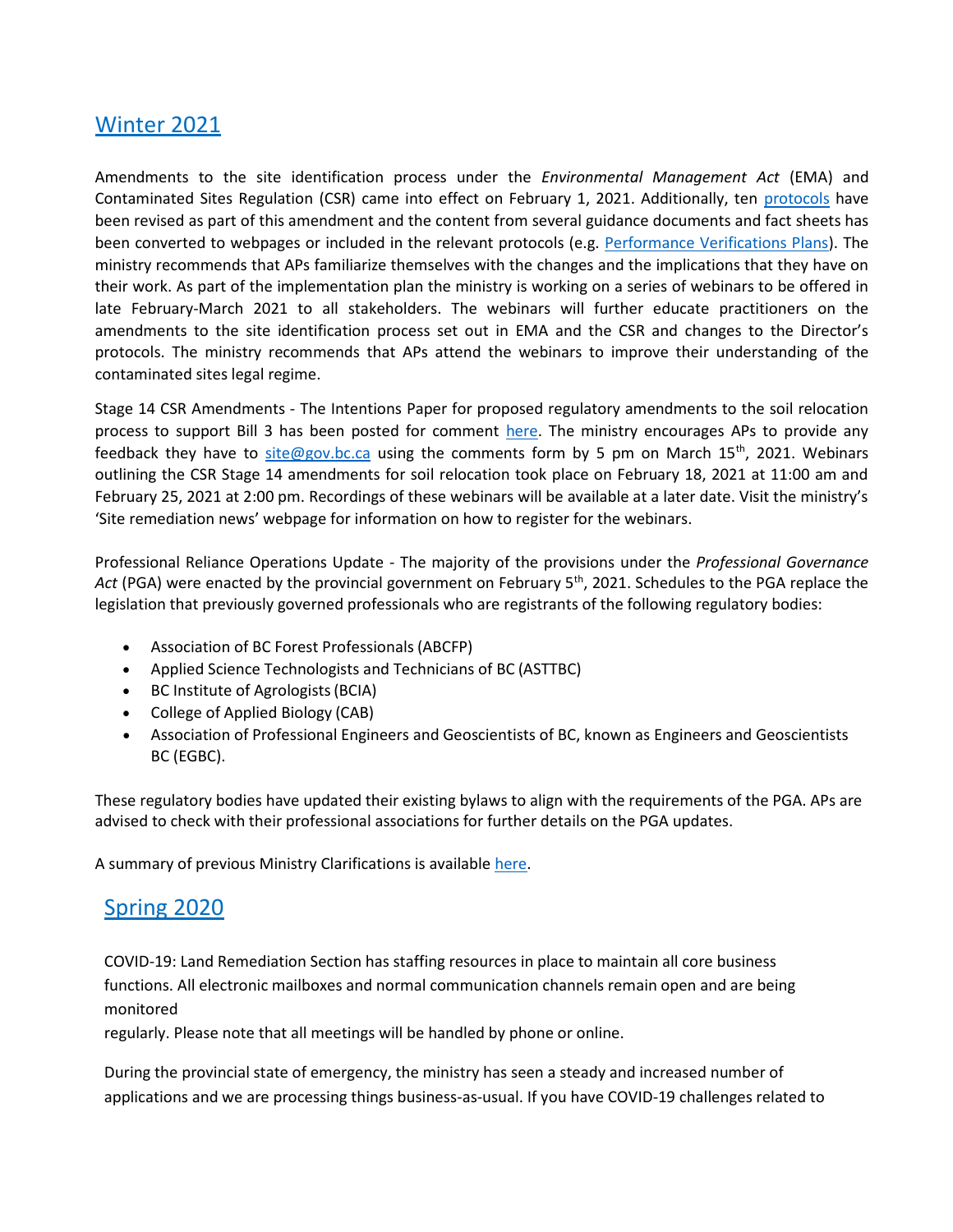submitting applications, please identify this to the ministry's Client Information Officer [\(csp\\_cio@victoria1.gov.bc.ca\)](mailto:csp_cio@victoria1.gov.bc.ca) and we will work with you to address your concerns.

The Land Remediation Section requests that all enquiries be directed to email addresses available on the [Contact](https://www2.gov.bc.ca/gov/content/environment/air-land-water/site-remediation/contact-us) [us](https://www2.gov.bc.ca/gov/content/environment/air-land-water/site-remediation/contact-us) webpage (hyperlink[: https://www2.gov.bc.ca/gov/content/environment/air-land-water/site](https://www2.gov.bc.ca/gov/content/environment/air-land-water/site-remediation/contact-us)[remediation/contact-us\)](https://www2.gov.bc.ca/gov/content/environment/air-land-water/site-remediation/contact-us). This new system of receiving and distributing questions will help the ministry effectively manage enquiries thus enabling the ministry to update guidance and general information.

# Winter 2020

To clarify the application process. The Ministry has listed the following steps:

- 1. Complete and sign the [Contaminated](https://www2.gov.bc.ca/assets/gov/environment/air-land-water/site-remediation/docs/forms/contaminated_sites_services_application_form.pdf?forcedownload=true) Sites Services Application form (CSSAF) (mandatory with every application);
- 2. Forward an electronic copy of all reports and applicable forms (CSSAF, [SRCR/Questionnaire\)](https://www2.gov.bc.ca/assets/gov/environment/air-land-water/site-remediation/docs/forms/site_risk_classification_report_final.pdf?forcedownload=true)[,](https://www2.gov.bc.ca/assets/gov/environment/air-land-water/site-remediation/docs/forms/summary_of_site_condition_final.pdf?forcedownload=true) [SoSC, a](https://www2.gov.bc.ca/assets/gov/environment/air-land-water/site-remediation/docs/forms/summary_of_site_condition_final.pdf?forcedownload=true)nd [Protocol 6 Approval](https://www2.gov.bc.ca/assets/gov/environment/air-land-water/site-remediation/docs/forms/protocol_6_final.pdf?forcedownload=true) (where applicable) to the Client Information Officer addres[s](mailto:csp_cio@Victoria1.gov.bc.ca) [csp\\_cio@Victoria1.gov.bc.ca;](mailto:csp_cio@Victoria1.gov.bc.ca)
- 3. Mail one paper copy of all documents to the Client Information Officer. Reports and copies of aged reports should only be sent in an electronic format.
- 4. Please remit the applicable fees (outlined in CSR Schedule 3, Table 2) with the documents. GST should be applied to fees, unless the applicant qualifies for an exemption.

Can a Standards AP sign off on a submission where the PAAD has been used?

In the case of the PAAD, ENV has indicated that in cases where no other media or contamination requires Detailed Risk Assessment and application of the PAAD will result in vapours meeting numerical standards, a Standards AP can sign off on the use of the PAAD in a risk-based (screening level) instrument. If contamination is identified in another medium and requires Detailed Risk Assessment, the use of the PAAD cannot be signed off by a Standards AP.

For background, vapour contamination that exceeds numerical standards in the DSI is to be addressed via Detailed Risk Assessment. However, the application of the PAAD after completion of the DSI may be used in circumstances where no other media moves to DRA and this is the only risk mitigation measure needed to address vapour contamination. P22 indicates that the PAAD can only be used in a risk-based submission, and while it is considered somewhat of a grey-area, ENV has said that the consider the use of the PAAD to be "SLRA- like". Hopefully the ministry can fix this grey area in a future protocol update.

Guidance for listing of substances on a Certificates of Compliance:

Rather than listing substances in Certificates of Compliance which meet either Site Specific Standards and/or Background Concentrations as "remediated" Submitting AP's will be directed to review the Reports, SoSC and Instruments to determine the appropriate Schedule C listing of substances as per the examples below. These examples apply to both groundwater and soil contamination in which background concentrations are used to substitute for the CSR numerical standards.

Example A (No physical remediation conducted) In this example you have a site where you have a background level/SSS of 15 ug/g for arsenic in soils and you are getting a CoC. Your site exceeds the arsenic numerical standard, but Protocol 4 or 9 permits the use of regional concentrations, so your site is not contaminated for arsenic. You do not undertake remediation as all the soils at the site meet the background/SSS level. Schedule C would list the following. Substances evaluated in soil for Commercial soil use: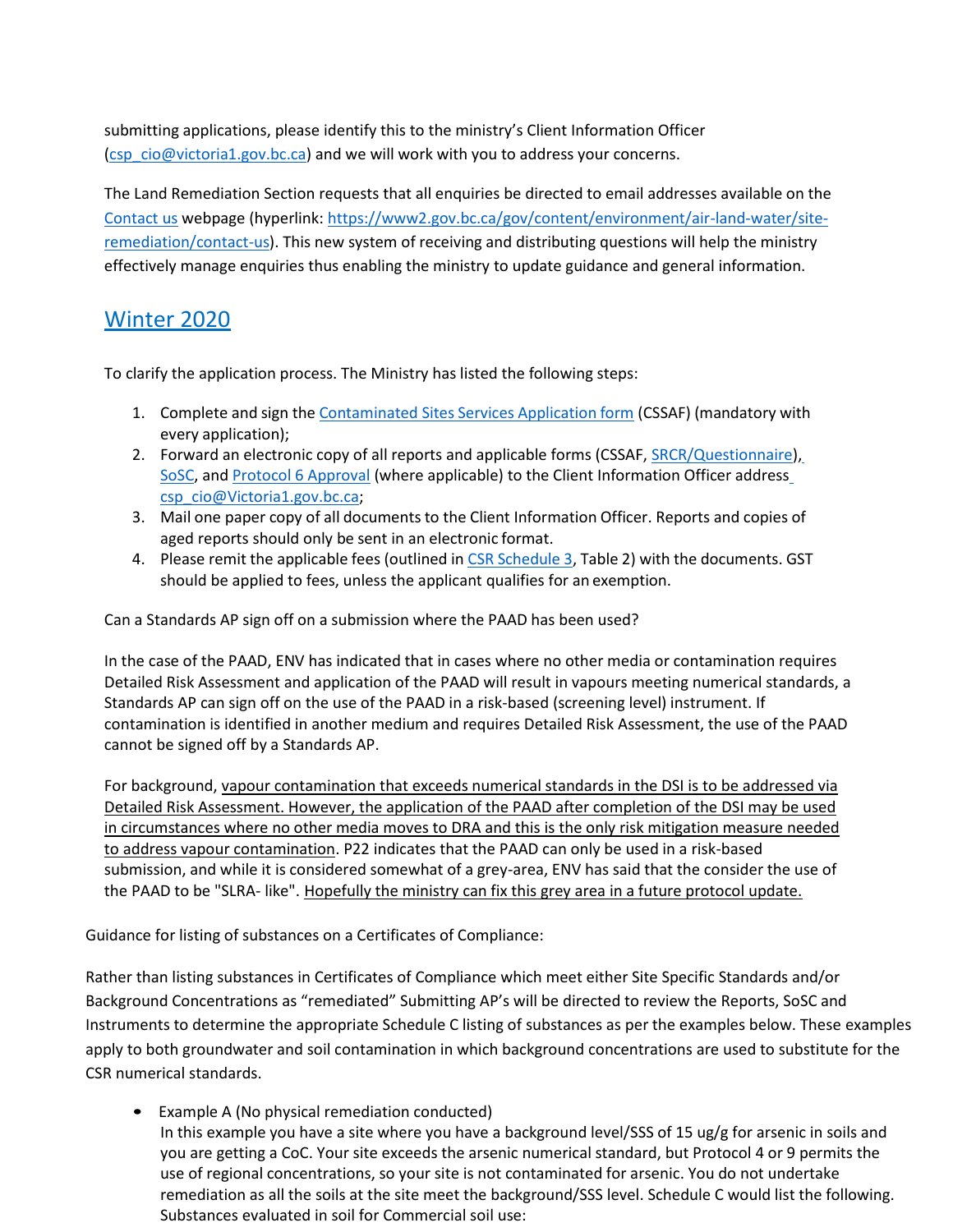### To meet local background concentrations/ To meet site-specific numerical standards:

- o Arsenic CAS #
- Example B (Physical remediation conducted)

The example would be you have a site where you have a local or regional background level/SSS of 15 ug/g for arsenic in soils and you are getting a CoC. You have a small pocket where the arsenic was 20 ug/g, which you excavated, and the confirmatory samples were below 15 ug/g. In this case you would enter the language as below in Schedule C indicating the site was "remediated" to a background level or SSS for arsenic in soils

Substances remediated in soil for Commercial soil use:

To meet local background concentrations/ To meet site-specific numerical standards:

o Arsenic CAS #

# FALL 2019

Further to ministry's note in the last members update regarding listing substances with background concentrations or site-specific standards in the Summary of Site Condition (SoSC), it is also required that background substances and site-specific standards be listed in Schedule C of the legal instrument.

Relevant language from the CoC template v 9.0:

*<For background substance concentrations and site-specific numerical standards, list the substances for which environmental media have been remediated to meet local background concentrations and site-specific numerical standards established under an approval provided by aDirector. Listthem alphabetically asthey appear inSchedules*  3.1, 3.2, 3.3 and 3.4 of the Contaminated Sites Regulation. CAS Numbers must be included for each substance.>"

# **WINTER 2018**

- A new version of Protocol 4 is available [here](https://www2.gov.bc.ca/assets/gov/environment/air-land-water/site-remediation/docs/protocols/protocol_4.pdf)
- A new version of Protocol 13 is available [here](https://www2.gov.bc.ca/assets/gov/environment/air-land-water/site-remediation/docs/protocols/protocol_13.pdf)
- Personnel Announcements: New Acting Director at Land Remediation.

A The Land Remediation Section is pleased to welcome Alan McCammon is our new acting Director. Alan will fill this role into the fall when Danielle Grbavac returns.

Recent relative CS e-links issued by the Ministry of Environment and Climate Change Strategy are available [here.](https://www2.gov.bc.ca/gov/content/environment/air-land-water/site-remediation/contaminated-sites/cs-e-link-recent-messages)

# SUMMER 2018

• The Ministry is requesting your assistance to complete a survey regarding the suite of contaminated site services provided by the Land Remediation Section. The survey is part of an internal Ministry effort to examine and evaluate the ways in which contaminated sites services are provided in support of administering the *Environmental Management Act* and Contaminated Sites Regulation, and feedback will inform efforts to improve the client experience in obtaining these services. Take survey here.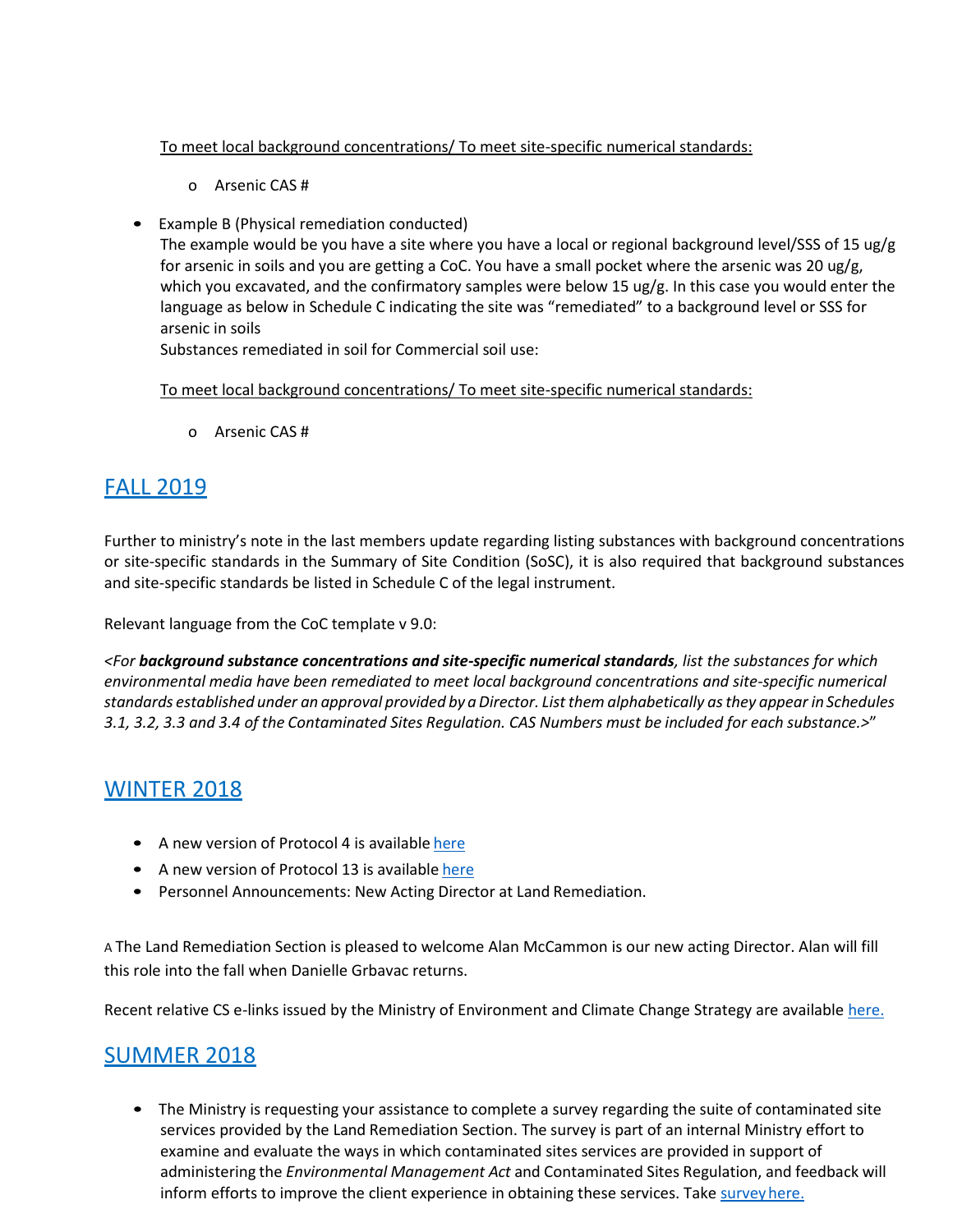The survey takes approximately 10 minutes to complete, allowing for more or less time depending on how many or few contaminated sites services you use. The survey is open for approximately 6 weeks, and will close on September 5, 2018. Questions regarding the survey can be forwarded to [site@gov.bc.ca.](mailto:site@gov.bc.ca)

• Progress report on clean-up of contaminated sites has been released, see [here.](https://news.gov.bc.ca/releases/2018FLNR0167-001338)

# SPRING 2018

- The Ministry has recently confirmed they will accept area-based searches of the Site Registry completed on iMap when meeting the requirements of a Stage 1 Preliminary Site Investigation for an area-based search of the Site Registry. The site layer can be accessed on iMap by clicking the "Add Provincial Layers" in the "Maps & Data Sources" tab, expanding the "Waste" catalog and selecting the "Environmental Remediation Sites" layer. Practitioners are still welcome to use the area-based search tool on BC Online if that is their preference. When necessary, Site Registry detailed reports will still need to be obtained from BC Online[. See here for detailed](https://www2.gov.bc.ca/gov/content/data/geographic-data-services/web-based-mapping/imapbc) [instructions.](https://www2.gov.bc.ca/gov/content/data/geographic-data-services/web-based-mapping/imapbc)
- Necessary amendments to Schedule 1.1 of the Contaminated Sites Regulation (Summary of Site Condition; SoSC) were not made as part of the Stage 10/11 updating of the Regulation. Key changes that will need to be made in a future stage of CSR amendment include updating of references to CSR numerical standards schedules and references to new land and vapour use categories which were introduced as part of the most recent CSR amendments. In the interim, the Ministry is requesting that Approved Professionals appropriately modify the SoSC form, prior to signing and submission, to reflect the current version of the Regulation; in particular:
	- o sections 7.1 and 7.2 of the SoSC should be updated to reference CSR Schedules 3.1 through 3.4, as appropriate; and
	- $\circ$  section 4.4 of the SoSC should clearly identify applicable land and vapour uses for the site.
- The Ministry is presently working with CSAP to provide input to a proposed 'fillable' Summary of Site Condition (SoSC) form that will incorporate the needed updates and which can be used by Approved Professionals for submission purposes.
- **Metals from Filters and Gloves causing False Positives**

AECOM recently noticed while conducting QA/QC on a project that copper concentrations were elevated. Additional work by Leslie Southern **(Thank You Leslie!)** identified that metals (including barium, copper, lithium, zinc, etc.) were being added to the samples by the inline filter and zinc was being added to the samples from the nitrile gloves. Hemmera independently verified the findings with a separate laboratory finding copper and zinc present in a filter blank and nitrate, strontium, titanium, and zinc from a nitrile glove blank. Check the flushing procedure for the filter type that you use. Additional information from AECOM can be found [here.](https://csapsociety.bc.ca/wp-content/uploads/20180508.Are-your-field-equipment-choices-affecting-your-results.pdf)

## WINTER 2018

#### **ENV Webinars**

#### **Stage 11 Webinar Recordings and Presentations have been posted.**

The PowerPoint presentations and audio recordings for the webinars hosted in November and December 2017 are now available on the ministry's [Presentations](https://www2.gov.bc.ca/gov/content/environment/air-land-water/site-remediation/guidance-resources/presentations) website. These webinars were to help stakeholders understand the changes to the recently approved Stage 11 amendments to the Contaminated Sites Regulation.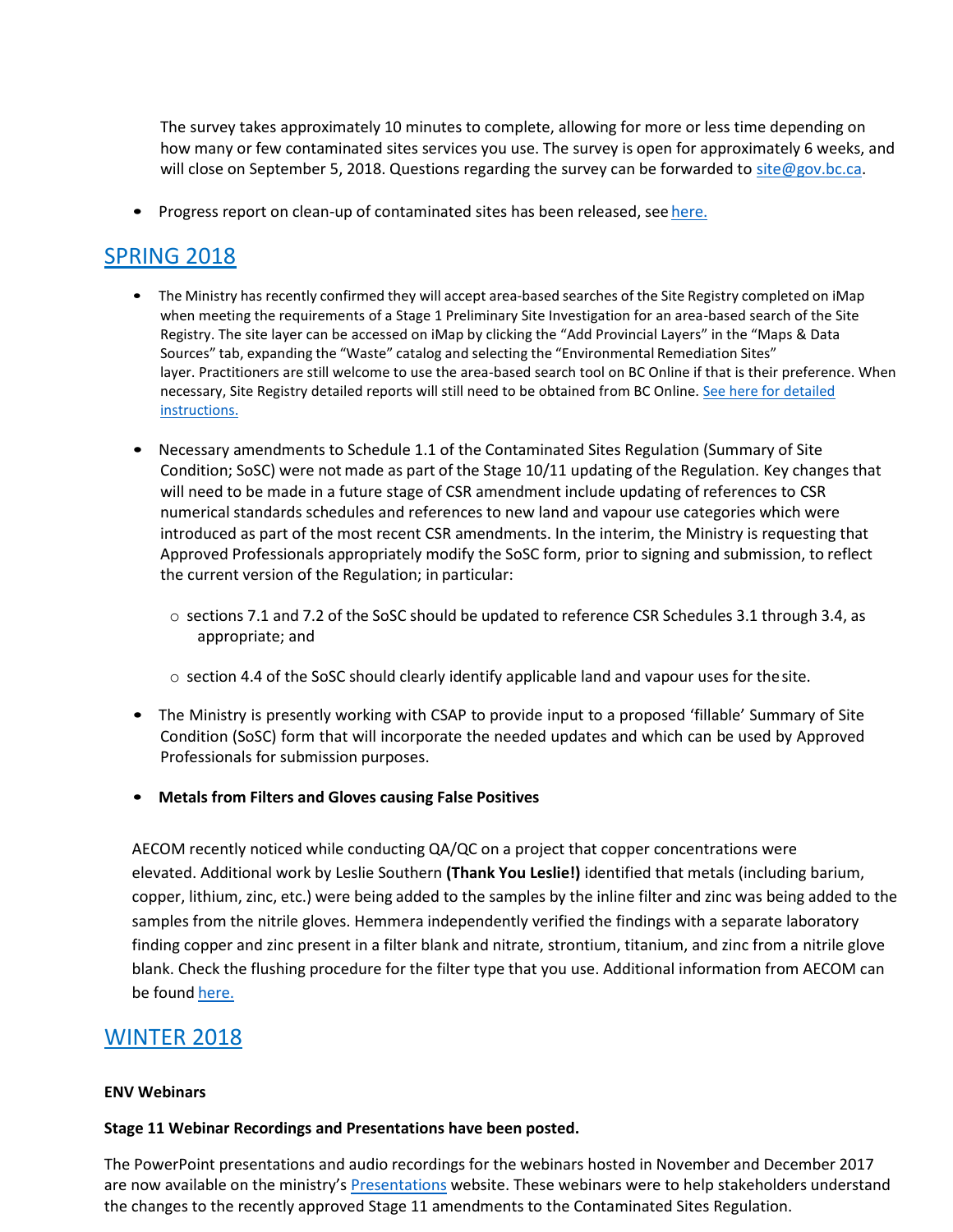The webinars covered the following topics:

- Webinar 1 Stage 10 (Omnibus) and Stage 11 (Housekeeping) Amendments
- Webinar 2 Provincial and Regional Background Concentrations in Soil and Summary of Risk Assessment Updates
- Webinar 3 Updates to Provincial Vapour Standards and Policy
- Webinar 4 OMRR amendments and Stage 11 CSRA process
- Webinar 5 Protocol 27, Soil Leachate Tests for Use in Deriving Site-Specific Numerical Soil Standards. Protocol 2, Site-Specific Numerical Soil Standards
- Webinar 6 Screening Level Risk assessment (SLRA) Update

The following 2 documents have been updated:

- Technical Guidance 24 Site Specific Numerical Soil Standards Model Parameters
- Protocol 2 [Site Specific Numerical Soil](https://www2.gov.bc.ca/assets/gov/environment/air-land-water/site-remediation/docs/protocols/protocol_2.pdf) Standards

The changes in these documents provide clarity to questions received from stakeholders:

- Site-specific soil standards (SSSs) can only be derived on sites where groundwater has been or will be investigated
- For pH sensitive substances, site-specific values for pH in soil are required when deriving SSSs for inorganics
- The vertical distance between the base of the source and the water table cannot exceed 10m

# FALL 2017

ENV would like to remind everyone that additional information on [Errata #5](https://www2.gov.bc.ca/assets/gov/environment/air-land-water/site-remediation/docs/bulletins/errata2.pdf) has been posted through [CS e-link.](https://www2.gov.bc.ca/gov/content/environment/air-land-water/site-remediation/contaminated-sites/cs-e-link-recent-messages)

The ministry would like to request that APs work with their clients to ensure that submissions associated with Scenario 4 and 5 release requests (Site Profiles) and performance verification plans are submitted to the ministry

by the required dates.

#### **ENV Webinars**

The following is a list of proposed webinar topics to be presented by ENV late November through early December:

**Stage 10 Amendment to the CSR Overview: Stage 11 housekeeping amendment and errata, new documents, next steps**

**Protocol 2, Site Specific numerical soil standards model + Protocol 27, Leachate Protocol**

**Updates to vapour assessment and vapour attenuation factors**

**Screening Level Risk Assessment Update**

**Updated CSRA process and OMRR OIC**

**Background Soil Concentration Update, Determination of Carcinogenic Substances, and Risk Assessment Guidance**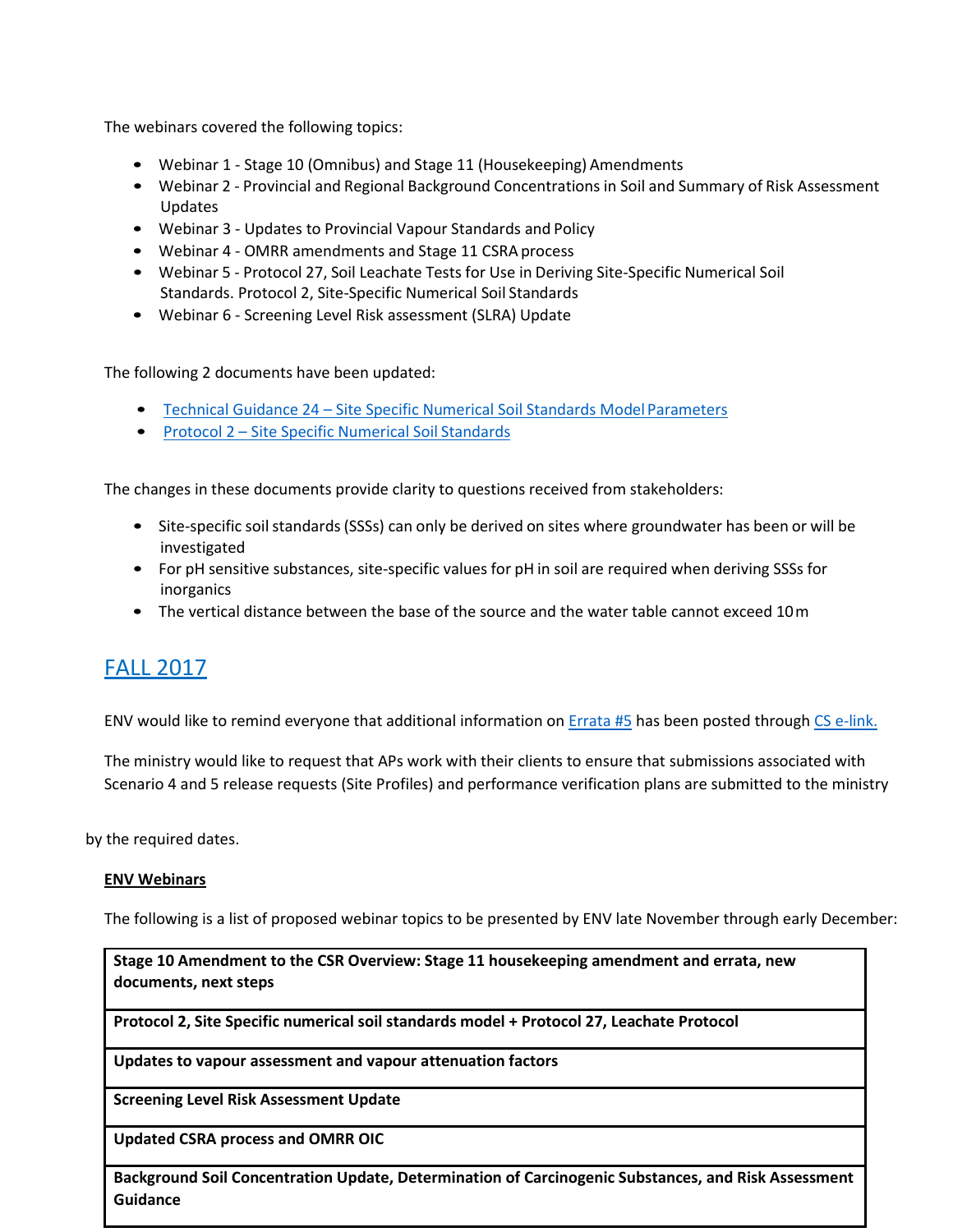ENV has indicated that dates are to be announced and that the topic list is subject to change.

# SUMMER 2017

- Land Remediation Section (LRS) staff of the Ministry of Environment and Climate Change Strategy based in Victoria have new phone numbers. Previous phone numbers that started with 250-387-xxxx or 250- 356-xxxx no longer connect you with a staff member. The new phone numbers are of the format: 778- 698-xxxx. To reach ministry staff, use the online government directory: <https://dir.gov.bc.ca/> or use the Enquiry BC service (Mon. to Fri.,  $7:30$  am  $-5:00$  pm):
	- Vancouver 604-660-2421
	- Elsewhere in B.C. 1-800-663-7867
	- Outside B.C. 604-660-2421
- The MoE would like to remind members that the deadline for application of submissions prior to the Stage 10 amendment coming into force is 5:00 pm PDT on Oct. 31, 2017 (for both CSAP and ministry submissions). Reference should be made to **[Administrative Bulletin](http://www2.gov.bc.ca/assets/gov/environment/air-land-water/site-remediation/docs/bulletins/admin_bulletin_submission_guidance_stage_10_amendment.pdf) 3**.

• *The following question was posed to the MoE: How will MoE handle additional AG11 information received after Nov 1st while the submission is in the queue to be processed (assuming that the submission is allotted the full 60 day consultation period prior to Nov 1 st)?*

> MoE's Response: If comment is received from an affected party after the comment period has ended and after the submission has been forwarded to CSAP, but prior to issuance of a legal instrument, these comments must be promptly forwarded to the ministry for the director's consideration. Applications subject to these circumstances may be vulnerable to appeal or rejection if the comments raised by the affected party are determined to be valid, and addressing the comments would require additional investigation and/or remediation.

• The MoE has also indicated the following for sites where leaseholders are completing remediation of leased property:

*Ministry Expectations for consultation with Parties that may be impacted by director 's decisions.* 

*When making decisions pursuant to authorities granted by the Environmental Management Act and*  Contaminated Sites Regulation, it is the director's obligation to ensure that parties that may be affected by *the decision have been consulted in accordance with the principals of administrative fairness. It is the ministry's expectation that those consultations have been completed prior to the ministry receiving the recommendation from CSAP to issue a legal instrument. The most common scenario for affected parties is contamination that has migrated onto their property from an adjacent source. The ministry's expectations for this scenario are clearly laid out in Administrative Guidance 11; however, the principles of AG-11 should also be applied by leaseholders seeking CS instruments. In this scenario the expectation for leaseholders to communicate with property owners with whom they hold a lease flows from the director's obligations to consult with potentially affected third parties. Without provision of a communication record consistent with the principals of AG-11, the director has no basis to determine whether the principals of administrative fairness had been complied with during consultation with an affected party. This may result in an application being considered incomplete or of insufficient quality for a director's decision.*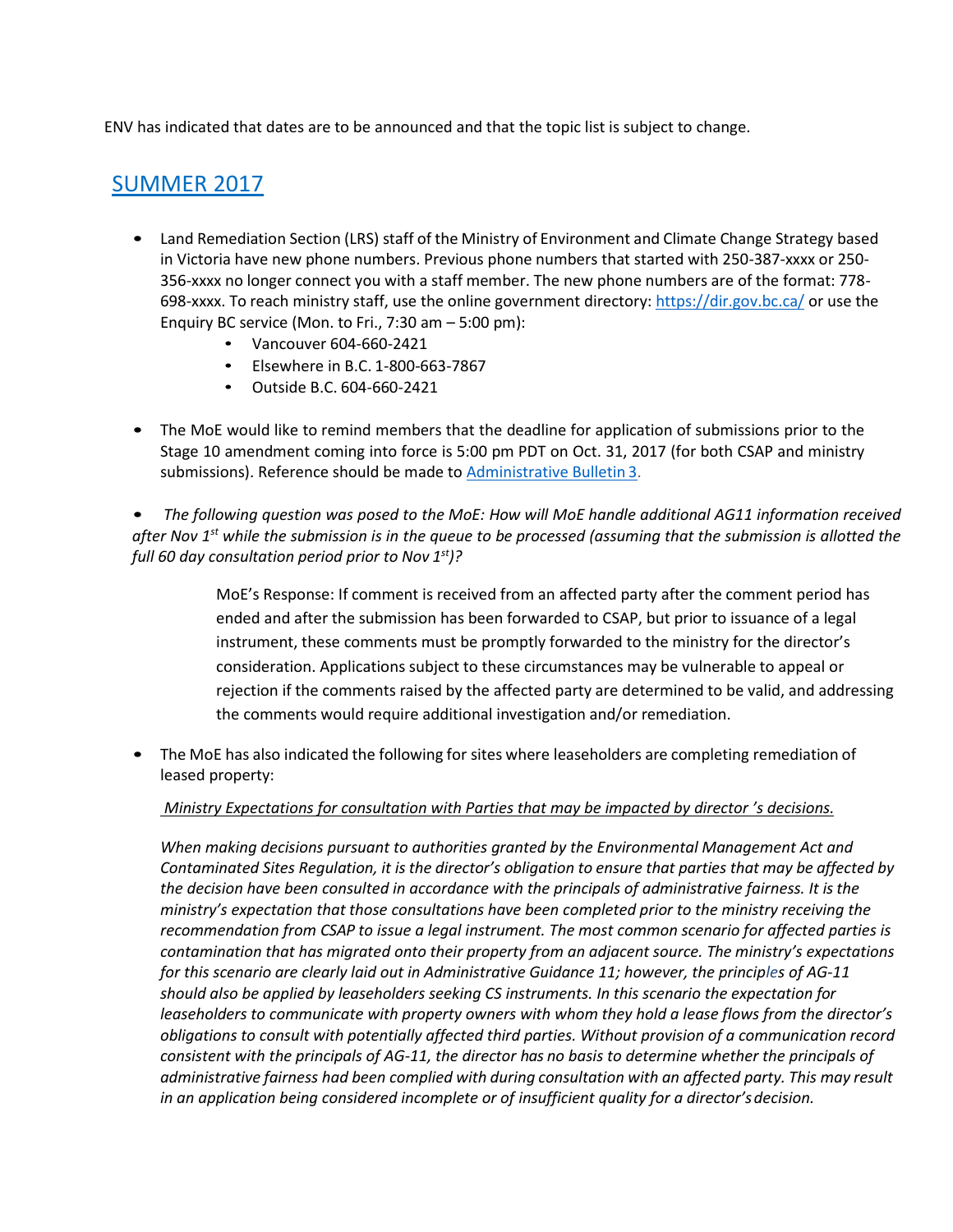# SPRING 2017

Scenario 1 (P6): COC application that requires a pre-approval, where the pre-approval has been sent in before Oct 31 (but no response prior to Nov 1), there will be a delay in the submission until after Nov 1. How will MOE handle this situation?

• In order to allow for adequate time for the ministry to process any approvals for submissions to proceed to the CSAP society under protocol 6, approval applications should be received by the ministry as early as possible. [Administrative Bulletin 3](http://www2.gov.bc.ca/assets/gov/environment/air-land-water/site-remediation/docs/bulletins/admin_bulletin_submission_guidance_stage_10_amendment.pdf) describes the administrative process for legal instrument applications being submitted during the regulatory transition period ending October 31, 2017. In order for a submission to be considered *"complete and of sufficient quality for the director to give adequate consideration to the application"* any and all required approvals must be included at the time the application is made.

Scenario (AG11): A submission has been made to CSAP and the paperwork is with MOE for signature, but there are delays due to AG11 issues (i.e., offsite party is not content/unresponsive), will that application need to be resubmitted under the new standards (if MOE finds the AG11 is incomplete)?

In order for an Approved Professional to demonstrate that an application is *"complete and of sufficient quality for the director to give adequate consideration to the application"* the relevant site information must *have been*  presented to the affected parties, with appropriate time granted for response as per AG-11 *at the time of application*. If comment is received from an affected party after the comment period has ended but prior to completion of the CSAP screening or performance assessment processes, it is the expectation that affected party's concerns will be addressed as per item 2 below and, where unresolved, flagged for consideration by the director.

If comment is received from an affected party after the comment period has ended and after the submission has been forwarded to the director for signature, but prior to issuance of a legal instrument, these comments must be promptly forwarded to the ministry for the director's consideration.

1. For those parties that are non-responsive, in order for an application to be considered complete, the submitting AP must ensure communication has been attempted in accordance with Administrative Guidance 11. "*The source parcel owner is expected to provide to the affected parcel owner in writing by*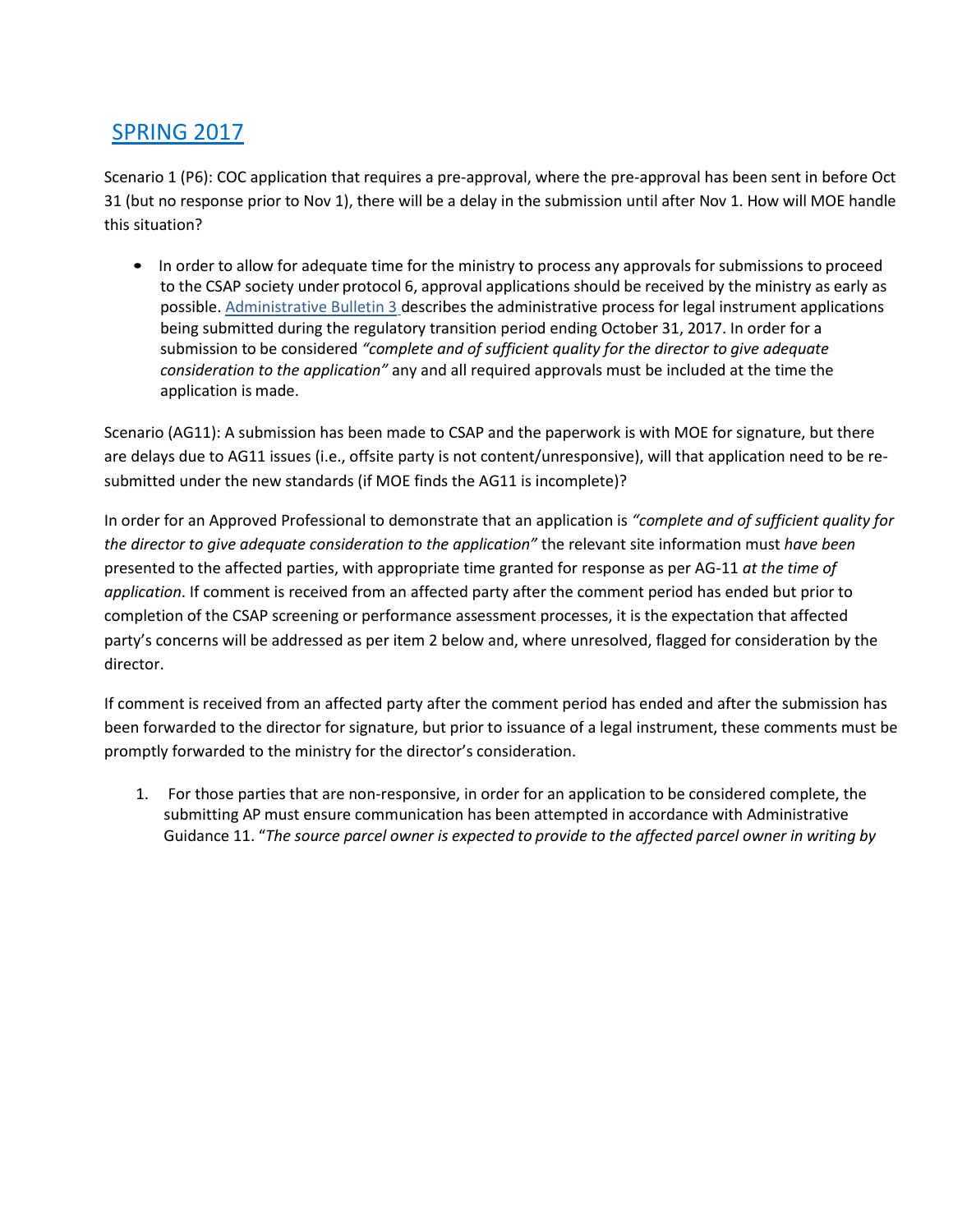*registered letter, the information shown in Appendix 2 item 2). If a written response is not received by the source parcelresponsible person within 30 days, the ministry expects the source parcel responsible person to contact the affected parcel owner again, this time by telephone, email or in person requesting a response to the original communication. If contact is made, a request must be made by the source parcel responsible person for a response to the registered letter within an additional 30 days from the time of the telephone, e-mail or personal contact*."

- 2. For those parties that respond to the applicant, and object to the terms and conditions of a legal instrument, in order for an application to be considered complete, the submitting AP must either:
	- a) obtain agreement from the affected party regarding the terms and conditions of legal instrument issuance, or
	- b) in instances where agreement cannot be reached, address the comments received by the affected party and cite the rationale for making the recommendation for issuance of the legal instrument. These instances of unresolved differences should be identified for the directors consideration in the detailed screening worksheet.

It is the ministry's experience that option "b" above is not uncommon for affected parcels remediated by application of risk assessment where the assessment assumes use limitations to current and future use of the parcel (e.g., depth restrictions for building foundations).

For submitting APs pursuing options 1 or 2b, please note that applications made under these circumstances may be vulnerable to rejection if the restrictions are deemed inconsistent by the director with section 12(5) of the CSR. Applications brought forward under options 1 or 2b may also be vulnerable to appeal according to Part 8 of EMA. If an application is rejected, or the director is instructed to rescind a legal instrument by a ruling from the Environmental Appeal Board or other legal tribunal, subsequent applications made after November 1, 2017 would be subject to the new standards in the stage 10 amendment.

## WINTER 2017

### Omnibus related documents

- A set of 8 webinars explaining the CSR Omnibus amendments are available here[:](http://www2.gov.bc.ca/gov/content/environment/air-land-water/site-remediation/guidance-resources/presentations) [http://www2.gov.bc.ca/gov/content/environment/air-land-water/site-remediation/guidance](http://www2.gov.bc.ca/gov/content/environment/air-land-water/site-remediation/guidance-resources/presentations)[resources/presentations](http://www2.gov.bc.ca/gov/content/environment/air-land-water/site-remediation/guidance-resources/presentations)
- Re-issued [Administrative](http://www2.gov.bc.ca/assets/gov/environment/air-land-water/site-remediation/docs/bulletins/admin_bulletin_submission_guidance_stage_10_amendment.pdf) Bulletin 3. This Bulletin has been amended and re-posted to provide the following clarification: the advice in the document applies to both numerical and risk-based CSR instruments submitted during the transition year up to October 31, 2017. The previous version incorrectly stated that the advice in the Bulletin applied only to numericalinstruments.

Any questions about this CSeLink should be directed to site @gov.bc.ca

### APs are advised to review Bulletin 3 carefully.

Submissions received at CSAP by 5:00 pm PDT Oct 31 2017 will be processed as usual including any submissions selected for a Performance Assessment; however if found deficient a resubmission would be subject to the new standards. CSAP will be assessing resources closer to Oct  $31<sup>st</sup>$  to prepare for whatever increase in volume may occur and will do our best to maintain our timeline dependent on circumstances.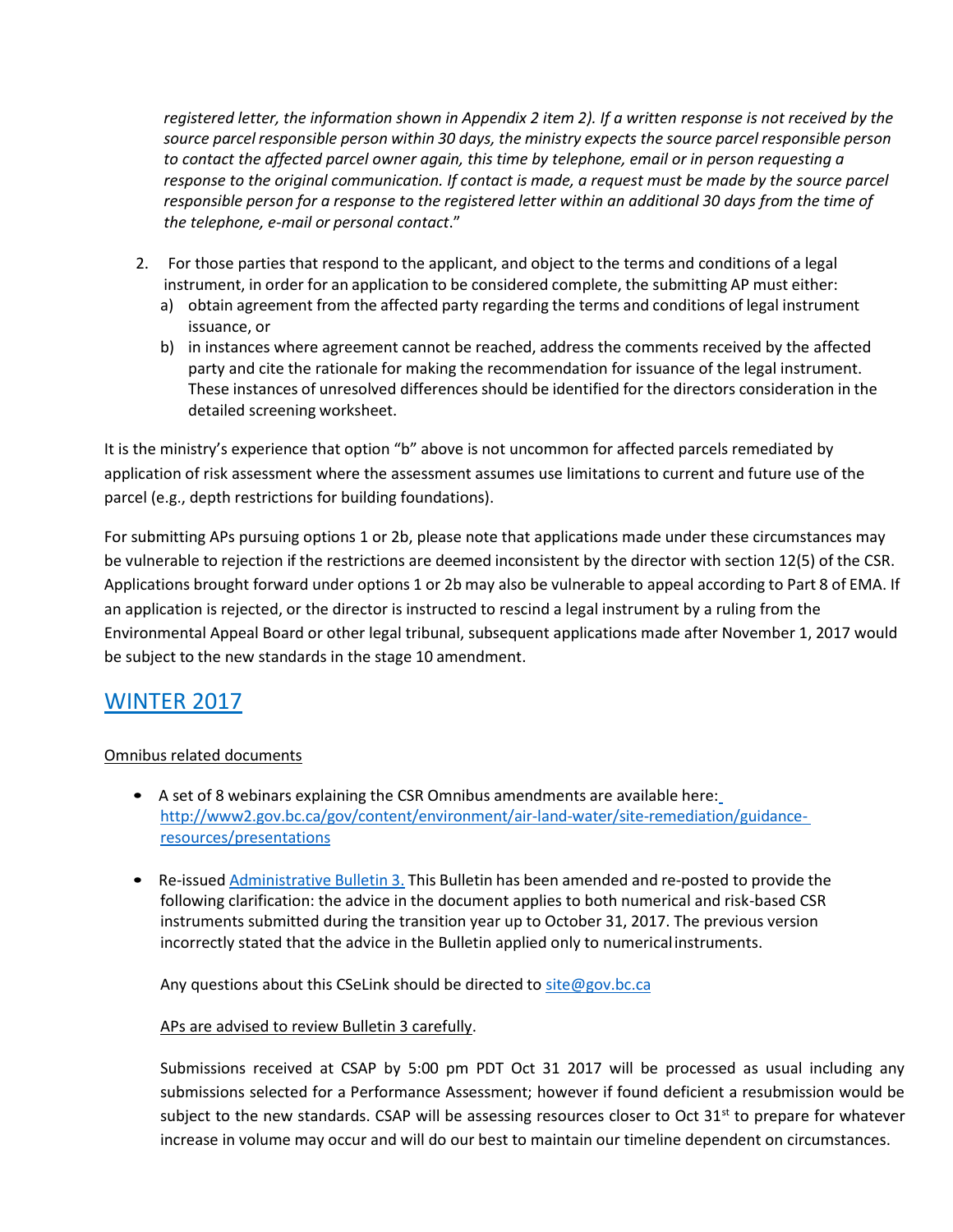#### Detailed Screening: Risk Condition Where Ambient Monitoring is Conducted

• Through the screening process it is understood that where vapours were confirmed to have been remediated by measurement of indoor ambient air in the parkade of the new building constructed on the site, APs should confirm that there was no HVAC system operating at the time of vapour sampling and provide the rationale for concluding that worst-case samples were collected.

Amended instrument conditions in these cases the revised clause should read:

"The documents listed in Schedule D indicate that indoor air within the underground parkade of the existing building at the site was measured to demonstrate substances in vapour meet the Contaminated Sites Regulation numerical standards at the site. The assumption of the vapour assessment is:

a) The current building structure, configuration and depth must be maintained;

Any change in the structure, configuration or depth of the current building at the site must be promptly identified by the responsible person in a written submission to the Director. An application for an amendment or new Certificate of Compliance may be necessary."

# FALL 2016

Omnibus related documents being prepared once the MO is deposited.

- $\circ$  In anticipation of the consequential amendments to the Contaminated Sites Regulation Ministry staff have prepared a package of supporting material that would be released when amendments are deposited.
- o These material include:
	- ➢ "Update on Contaminated Sites Stage 10 Amendments to the CSR" (provides a high level overview of what is included in this CSR amendment and the HWR and OMRR consequential amendments).
	- $\triangleright$  "Administrative Bulletin Errata for the Stage 10 (Omnibus) Amendment to the CSR" (this is a list of currently known errors in the CSR Amendment Schedules that will be fixed prior to bringing the regulation into force – the plan is that this document will be updated throughout the transition year as other typos, etc are found).
	- ➢ "Administrative Bulletin Application Submission: CSR Omnibus Amendment Transition" (describes how applications for legal instruments will be processed in the transition year).

The plan is to post these to the Ministry's website and send a CSeLink and email to stakeholders with links to the documents.

o The Ministry is also working on a schedule of webinars that we will be holding from mid-Novemberto early December. That schedule will also be sent via CSeLink and email.

#### Protocol 2 Renewal

o The ministry has committed to work with CSAP to review the current version of the ministry's groundwater model and identify relevant parameters that practitioners can modify in the groundwater model when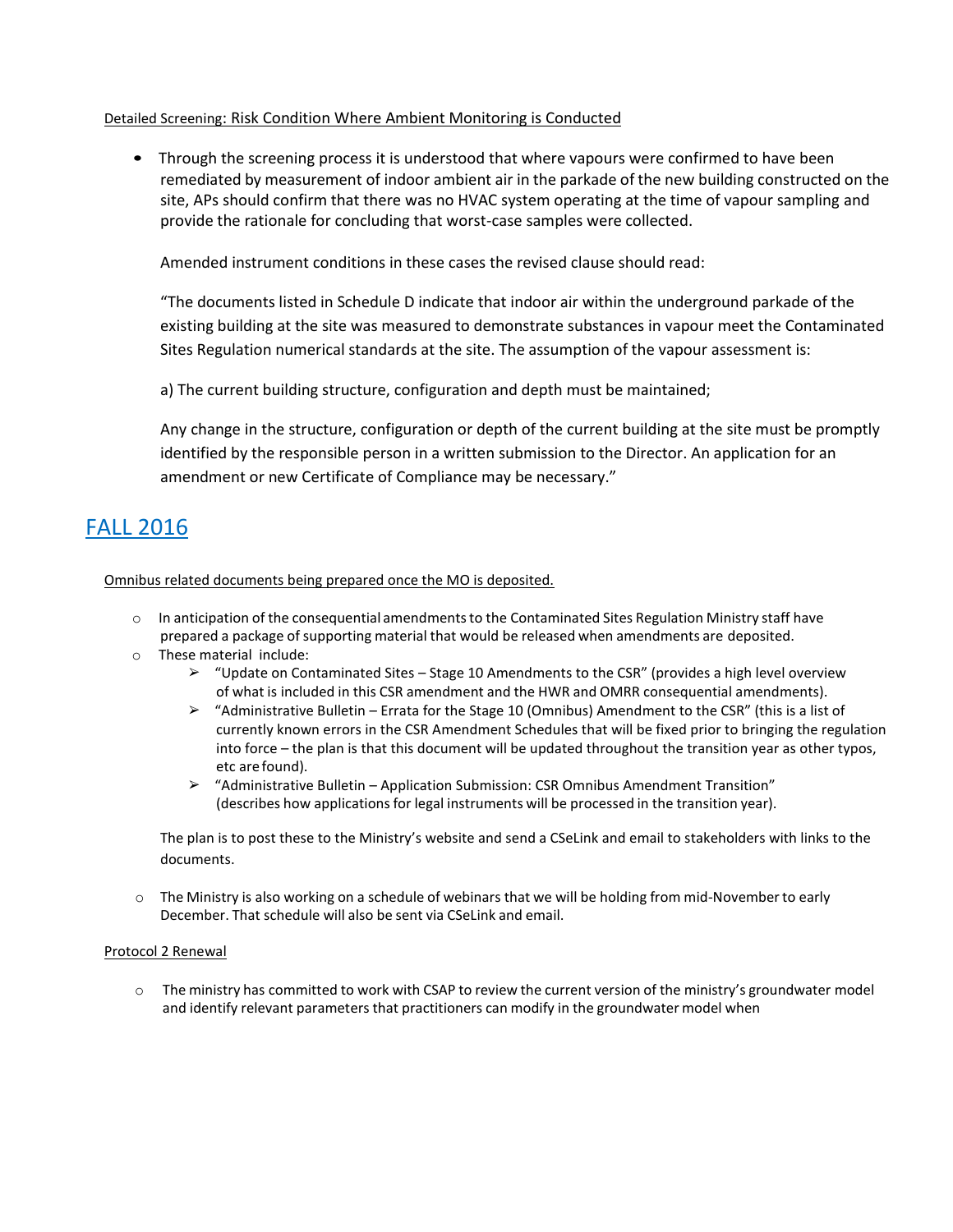developing site-specific soil standards under Protocol 2. The anticipated output will be a draft Technical Report that a) summarizes the methods and/or guidance for developing parameters and ranges for parameters that can be input into the groundwater model, b) defines the required model documentation, including examples, that will allow Approved Professionals to adequately review and approve site-specific soil standards developed under a revised Protocol 2, and c) provides relevant examples of real or hypothetical sites in which site-specific soil standards are derived using the modified input parameters to the model. The Technical Report will be used by the ministry to update Protocol 2 and prepare a Technical Guidance document.

#### Leachate test review

 $\circ$  The ministry has committed to work with CSAP to identify, review and recommend the selection of scientifically appropriate and cost effective leachate test methods for both inorganic and organic contaminants to prescribe in the protocol with the selected methods to be included in the BC Environmental Laboratory Manual. The work will include provide for the development of the framework for how leachate test methods may be utilized under Protocol 2 and seek to establish the minimum requirements for site – specific investigation for leachate characterization of contaminated soil. The final product will include the preparation of a draft protocol to document the approved leachate testing framework for use at contaminated sites and the minimum requirements for leachate characterization of contaminated soil

#### Glyn's Premier's award

o Dr. Glyn Fox received the Premier's Legacy Award on October 18, 2016 and has been inducted into the BC Public Service Hall of Excellence. The BC Public Service Hall of Excellence was established to recognize those individuals who have made exceptional and lasting contributions to the province of British Columbia and is the highest form of recognition that the BC Public Service can extend to its employees. Dr. Fox has provided expert toxicological and risk assessment advice and expertise to the ministry for over 27 years and has led both the former Science and Standards Section of the Environmental Management Branch, and the Science and Standards Unit of the Land Remediation Section for more than 20 years.

#### [View Glyn Fox Legacy video](http://www2.gov.bc.ca/gov/content/governments/organizational-structure/public-service/hall-of-excellence/glyn-fox)

#### Update on HWR/CSR Decoupling

- o LRS continues to field questions about the implementation of the CSR/HWR decoupling. Under the amended regime, it is acceptable to treat soil qualifying as "on site media" on the contaminated site of origin and to dispose of it at an off-site landfill permitted to receive the treated soil. Should there be any discharge to the environment in the management of the soil prior to its acceptance at the landfill, you will require a separate authorization under the *Environmental Management Act* (EMA) Please also note the requirements of Protocol 3 – Blending, Mixing or Dilution as a Remediation Approach.
- $\circ$  LRS is working on the development of additional protocols to more fully support the decoupling provisions and, in the meantime, we appreciate consultants submitting details about their proposed soil treatment/stabilization processto ensure that the remediation strategy is in compliance with the regulations.

## SUMMER 2016

1. What obligation does an Approved Professional have to consider commentsfrom affected parties beyond the 60 days indicated in AG#11?

> The intent of AG-11 is to provide the Director with a record that all parties that may be affected by a Director's decision have been provided with appropriate information, and an opportunity to provide comment. It is the expectation that **complete** communication records are provided when an AP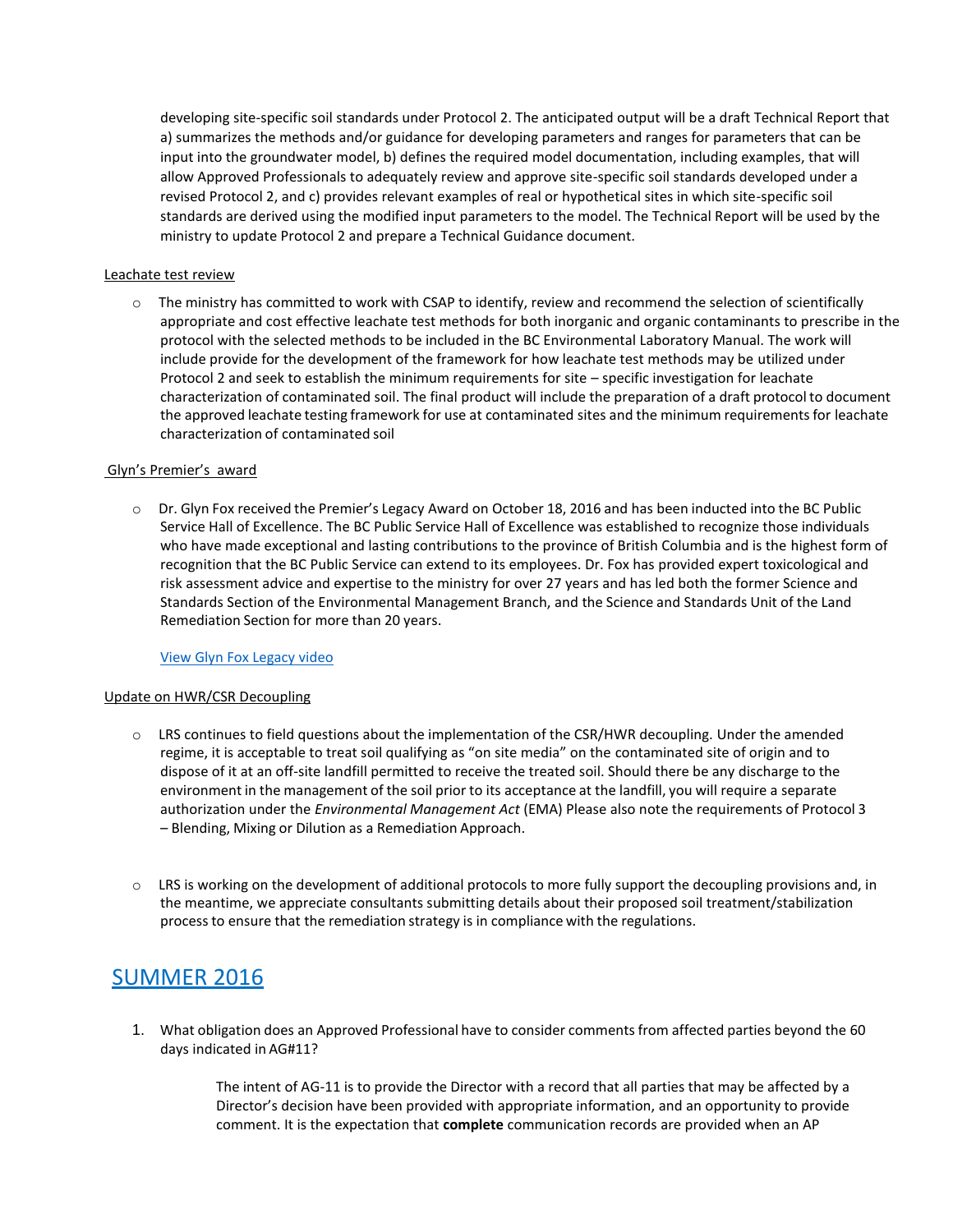forwards a recommendation to the Ministry for issuance of a legal instrument. If comments are pending at the time of submission, the communication record would be deemed incomplete.

Not only does the complete communication record need to be provided, but it should be submitted in such a way that it is organized and follows a logical sequence to ensure that the flow of communication can be easily followed by the Director. Gaps in the communication record should be clearly identified and, for large communication records, they should be indexed for ease of reference. Best practices observed have included indexed records of all notifications sent, received and returned or rejected. For those notices returned or rejected, documentation of subsequent measures to serve notice and to engage with affected parties or parties with a registered interest should also be provided.

If a reasonable request for additional time in which to provide comment is made, in order to demonstrate that the Director has adjudicated the decision fairly, the additional time should be granted. Also, if additional information has been received prior to signoff of a ministry instrument this information should be forwarded to the director for due consideration.

The requirement for the Director to ensure all parties have been fairly consulted does not lie in AG- 11; they come from administrative law and the concepts of procedural fairness and natural justice. Section 133 of the *Environmental Management Act* provides instruction on serving of notice.

CSAP has created an AG11 communications template which may assist you with preparing your summation and it is posted to the CSAP Website.

2. What happens when a notice of offsite migration isretracted?

Fact sheet #34 indicates that the suspect affected property owner should be notified in writing that migration has not occurred. This notification should be copied to the ministry and appropriate changes will be made to the site record for the source and affected parcel. This would normally consist of the addition of Case Management Item notations for both sites indicating that contaminant migrations is not known to have occurred.

- 3. Questions were raised with MOE about the requirements for arms length review when a Preapproval has been applied for and the Director's decision is to grant relief from delineation and remediation of the entire extent of contamination. MOE has clarified that the arms length requirements is a separate issue and the requirements as outlined below still apply to the AP conducting a review.
	- Requirements for arm's length review of applications for CoCs are set out in Rows #4 and #5 of Table 1 of Procedure 3 (Ministry Procedures for the Roster of Approved Professionals).
	- Protocol 6, V9 clarifies under Items 4.7 and 4.8 the requirements for submissions from applicants that are responsible persons and not responsible persons, respectively.

A CSAP Standards AP asked for clarification as to whether the arms length provisions for the Review of Risk Based instruments applied to both the Risk AP and the Standards AP or only to the Risk AP. In response to the inquiry the following clarification was received from MOE.

The Ministry of Environment has recently clarified the "[Ministry Procedures for the Roster of Approved](http://www.env.gov.bc.ca/epd/remediation/policy_procedure_protocol/procedure/pdf/roster_procedure.pdf) [Professionals](http://www.env.gov.bc.ca/epd/remediation/policy_procedure_protocol/procedure/pdf/roster_procedure.pdf)" that it is not acceptable under Rows 2 and 5 of Table 1 **(Approved Professional Work and requirements for arm's length review)** for a numerical standards Approved Professional to self review the numerical standards portion of a Protocol 6 submission (other than a screening level risk assessment) for a riskbased standards Approval in Principle or Certificate of Compliance. The arms length review requirement applies whether or not the contamination extends off of the site.

4. Questions were raised about the use of SLRA as flow through sites.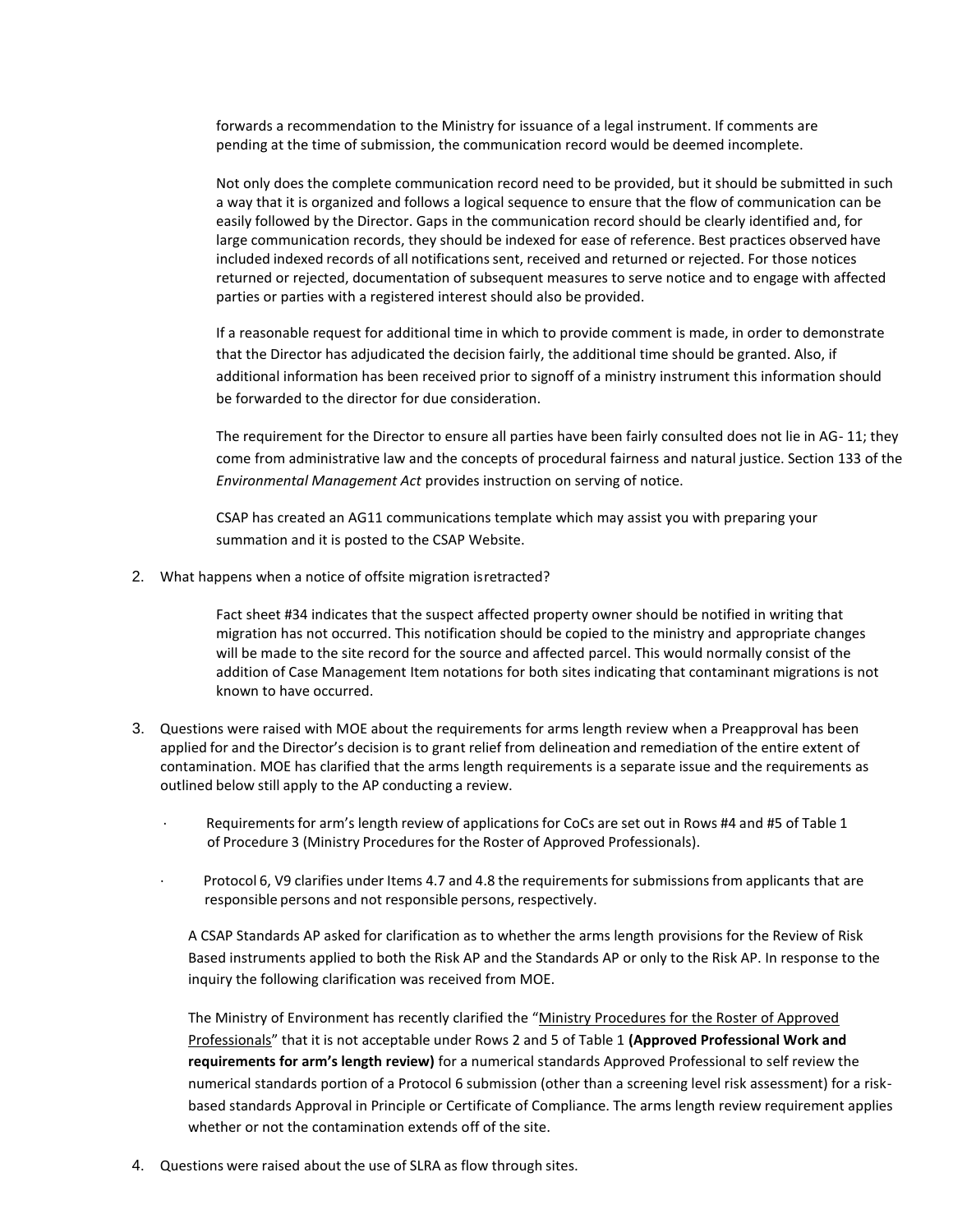MOE confirmed that if the site is a flow through site and the contamination is solely due to flow through contaminants and the owner is not a responsible person for the source site, SLRA can be

used to obtain a risk based CoC without consideration of pathways beyond the boundaries of the affected property under HW-3, AW-3 and DF-2. The prohibition on groundwater migrating beyond the property boundary at concentrations >DW standards is also waived in this circumstance.

To use this approach, you need to 1) prove that conditions are "flow through" based on field evidence and records/statements regarding the owner's absence of responsibility for the source site 2) assess the affected property fully to meet CoC requirements and 3) show that there is no potential for concentrations coming onto the property to change in the future which could require monitoring in a PVP if the source site hasn't been investigated or remediated. You will need to indicate in the SoSC the flow through nature of the contamination as explanation for why delineation of the entire extent of contamination beyond the affected property boundaries has not been completed. The ministry also likes to see correspondence with the source site owner as there may be a need to follow up on notification requirements.

The MOE has also confirmed that an application for a risk-based CoC for a property affected by flow through contamination and made on behalf of the affected property owner with no responsibility for the source site. This would fall into the "Ministry Procedures for the Roster of Approved Professionals" Table 1 row 4, column 3 (i.e."no offsite contaminant migration") category of AP review and arms length review would not berequired.

# SPRING 2016

#### **Required information on water use determinations in SOSCs**

The ministry continues to check the Summary of Sites Condition (SOSC) in Protocol 6 submissions for information on water use determinations made under Protocol 21 "Water Use Determination" (P21). A number of submissions continue to have insufficient detail to support an exemption of drinking water use and a few submissions provide incorrect information.

On a site where a specified water use (DW, AW, IW or LW) has been determined not to apply using the criteria in P21, the arguments for the water use exemption must be included in the SOSC under Section

4.2 "Site Conditions". The information needsto be ofsufficient detail, including supporting data, to show compliance with P21for every geological unit exempted from a specified water use.

Water use determinations are site specific, but beloware some examples of information/data required in the SOSC for DW exemptions:

- No current DW use:
	- No DW use within 500 m; or
	- Proof of natural confining barrier (NCB) protecting DWaquifer.
- Unit near marine or estuarine foreshore:
	- Site located within infilled marine or estuarine foreshore; or
	- Site located within 500 m; include sodium and chloride data.
- Unit does not qualify as a viable aquifer:
	- Include K-value (Kmax if <6 wells or Kgeometric mean if ≥6 wells).
	- For bedrock; include both K-value and measuredyield.
- Unit qualifies as a natural confining barrier:
	- Include NCB type (Type A or Type B);
	- Include K-value (Kmax if <6 wells or K90th percentile if ≥6 wells);
	- Include proof of sufficient thickness (depending on NCBtype);
	- Include proof of contaminant free (depending on NCB type); and
	- Include statement regarding unit being continuous, uniform and fracture free.
- Exemption of shallow aquifers:
	- Proof unit is not hydraulically connected to underlying viable aquifer; i.e. show underlying NCB or no underlying viable aquifers; and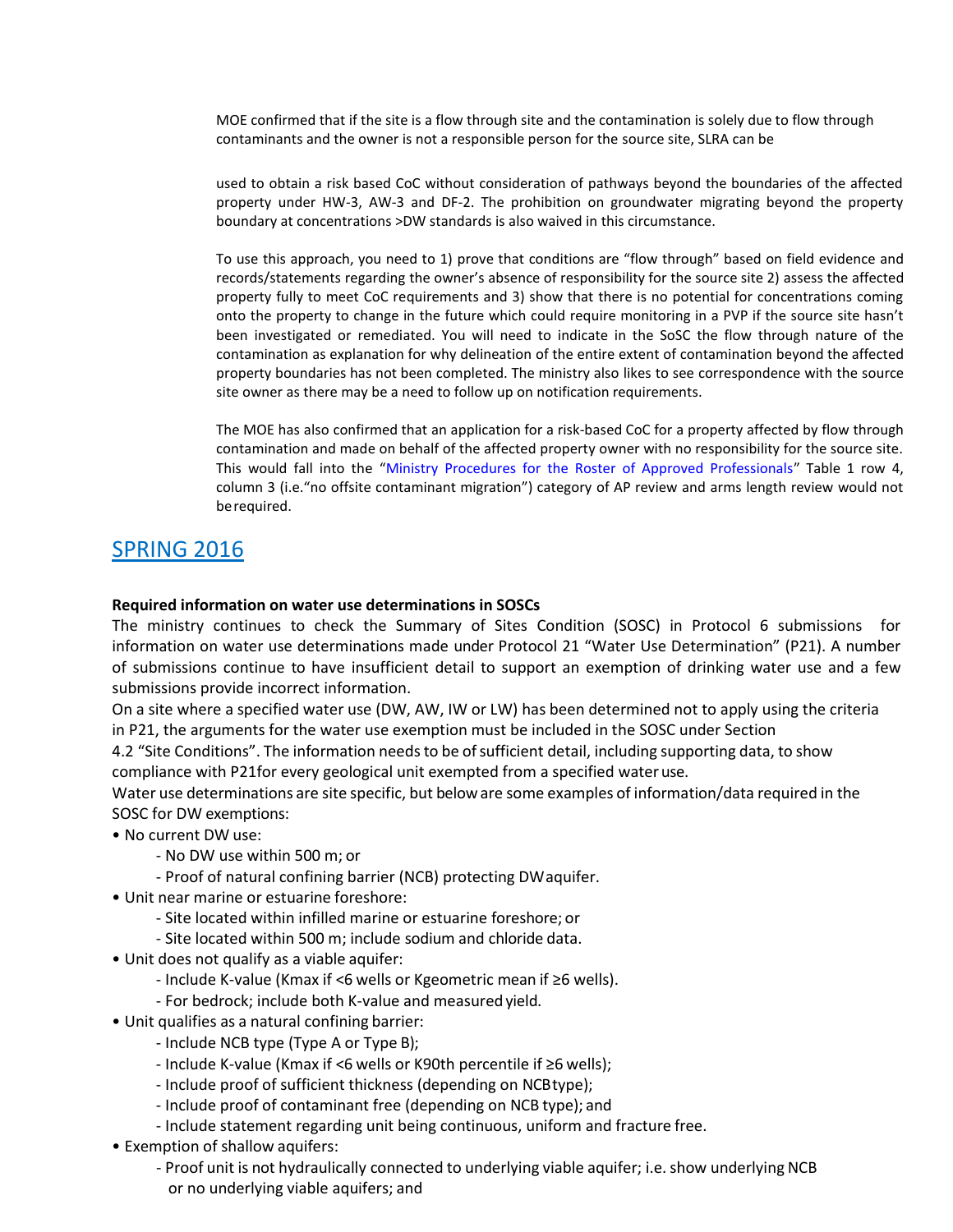- Include exemption criteria for shallow aquifer:
	- i. Not viable aquifer; include K-value;ii. Saturated thickness less than 2 m; iii.

#### Aquifer in fill;

iv. Aquifer in peat; include organic content (% organic matter by weight); or v. Aquifer has poor natural water quality; include TDS (mg/L).

If a Director's determination of water use has been obtained on the site, please mention the decision in the SOSC. For questions regarding water use determinations please contact Amy Sloma or Annette Mortensen.

#### **PSI requirements for Determinations of non-contamination**

When can a Determination that a site is not a contaminated site be requested on the basis of a PSI Stage 1 investigation alone?

- When a PSI Stage 1 is conducted on a Schedule 2 use site and no APECs are identified on the site or on neighbouring sites that could cause contamination of the site for which the Determination is sought.
- Technical Guidance 10 outlines the ministry`s general expectations for Stage 1 and Stage 2 PSIs. Although not explicit in TG10, it is implicit that Stage 2 PSIs, and DSIs if warranted, will occur where APECs are identified. The ministry is in the process of revising TG10 and TG11 to adopt the 2015 CSAP Practice Guidelines which are more current and comprehensive than existing TG10 and 11.

Note: As a general rule, the ministry does not support requests for Determinations that a site is not a contaminated site for sites that are not captured under the CSR, effectively non Schedule 2 use sites. There may be exceptions. Recall that non Schedule 2 use sites become Schedule 2 use sites when they receive a NOM indicating they have been or likely have been contaminated by substances migrating from other properties (CSR, Sched 2, E10). If Determinations of non-contamination are sought for a non Schedule 2 use site, the same requirements apply as for a Schedule 2 use site, PSI Stage I investigations would be required to identify APECs on both the site seeking the Determination and on neighbouring sites, and if APECs were identified (such as an underground heating oil tank on a residential property), PSI Stage II investigations would need to be conducted to demonstrate the site was uncontaminated.

#### **Minor Changes to Determination Template**

- Clause 1 of Schedule B refers to "Determination of Contaminated Site" twice; once in the first paragraph and, if vapour clauses are required, in the last paragraph. In applications for Determinations that a site is not a contaminated site, these clauses should simply refer to "Determination".
- Schedule C of the current template prefaces the list of substances for each media investigated with "To meet <not meet> numerical standards prescribed for defining whether a site is contaminated:". A number of recent Determinations include the following language which is incorrect: "To meet <not meet> numerical remediation standards prescribed for defining whether a site is contaminated:". Please use the Determination template to avoid this error.

### **Interpretation of Spill Reporting Requirements in the Context of Residential Underground Heating Oil Tanks**

#### Background

The ministry originally received a request from an Approved Professional to clarify whether a spill report must be submitted when a leaking heating oil underground storage tank (UST) has been identified. Subsequently, the ministry was also asked to confirm whether the presence of a spill report on record would preclude the need for submission of a notice of independent remediation commencement.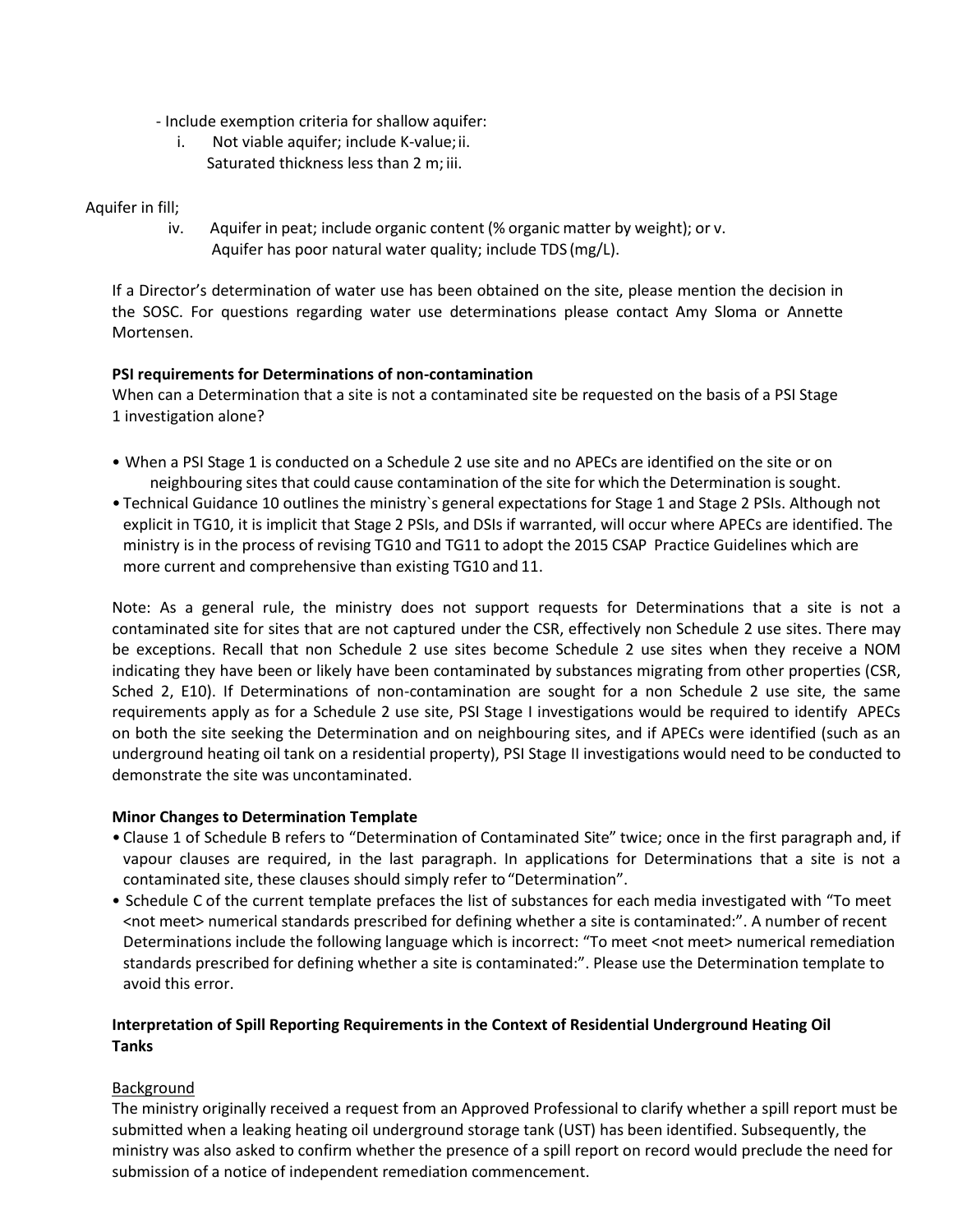Legal Context

The governing legislation includes the *Environmental Management Act* (EMA) and the Spill Reporting and Contaminated Sites Regulations (SRR and CSR respectively).

### **Analysis**

Under the Spill Reporting Regulation (SRR), a spill is deemed to have occurred when a substance in an amount greater than the amount listed for that substance in the SRR is released or discharged into the environment.

*"spill" means a release or discharge into the environment, not authorized under the Act, of a substance*  in an amount equal to or greater than the amount listed in Column 2 of the Schedule opposite that *substance in Column 1. S. 1, SRR*

Heating oil is considered a class 3 flammable liquid, the reportable spill volume for this class of substances is 100L. According the regulation, a spill must be reported when a person who had possession, charge or control of the substance immediately before the spill becomes aware of the spill.

*2 (1) For the purposes of section 79 (5) of the Environmental Management Act, a person who had possession, charge or control of a substance immediately before its spill shall immediately report the spill to PEP. SRR*

*(2) Where it appears to a person observing a spill that a report under subsection (1) has not been made, he or she shall make the report referred to in this section.*

In the case of heating oil contamination in soil that has resulted from historical releases or discharges, a qualified profession or other person is not required to report the spill if:

1. They did not have possession, charge or control ofthe heating oil prior to itsrelease to the environment, and did not observe the spill

2. If the amount released to did not equal or exceed 100 liters or

3. The amount released exceeds 100 litres but is the result of historic or minor releases where the amount released in any year did not exceed 100 litres.

It is recommended that homeowners or qualified professionals, if unsure as to whether a release occurred when they had possession of the substance, report the spill, or if unsure of the amount of the spill report the spill.

### Spills and Notifications of Independent Remediation (NIR)

Under the Contaminated Sites Regulation (CSR), notification of the director is required within 3 days after the commencement of independent remediation involving handling, management or treatment of contaminated soil, water, sediment or vapours, other than for purposes of investigation. Remediation is "independent" when it is conducted outside a ministry Approval in Principle, order or other legal instrument.

*57 (1.2) A person who has a duty to provide notification to a director of commencement of independent remediation under section 54 (2) (a) of the Act must provide written notice to a director within 3 days after the commencement of any remediation activity involving handling, management or treatment of contamination, other than activity which has the purpose of obtaining results for investigation purposes… CSR*

Where independent remediation is conducted as part of an emergency response to a spill, the person conducting the independent remediation is exempt from the requirement to notify the director of the commencement of remediation under 57 (1.2) provided the spill has been reported in accordance with the requirements of EMA and SRR.

*57(2) In the case of independent remediation arising from emergency response to a spill of a polluting substance, a person is exempt from the requirements of subsection (1.2) if the spill has been reported in accordance with the requirements of section 79 of the Act and the Spill Reporting Regulation. CSR*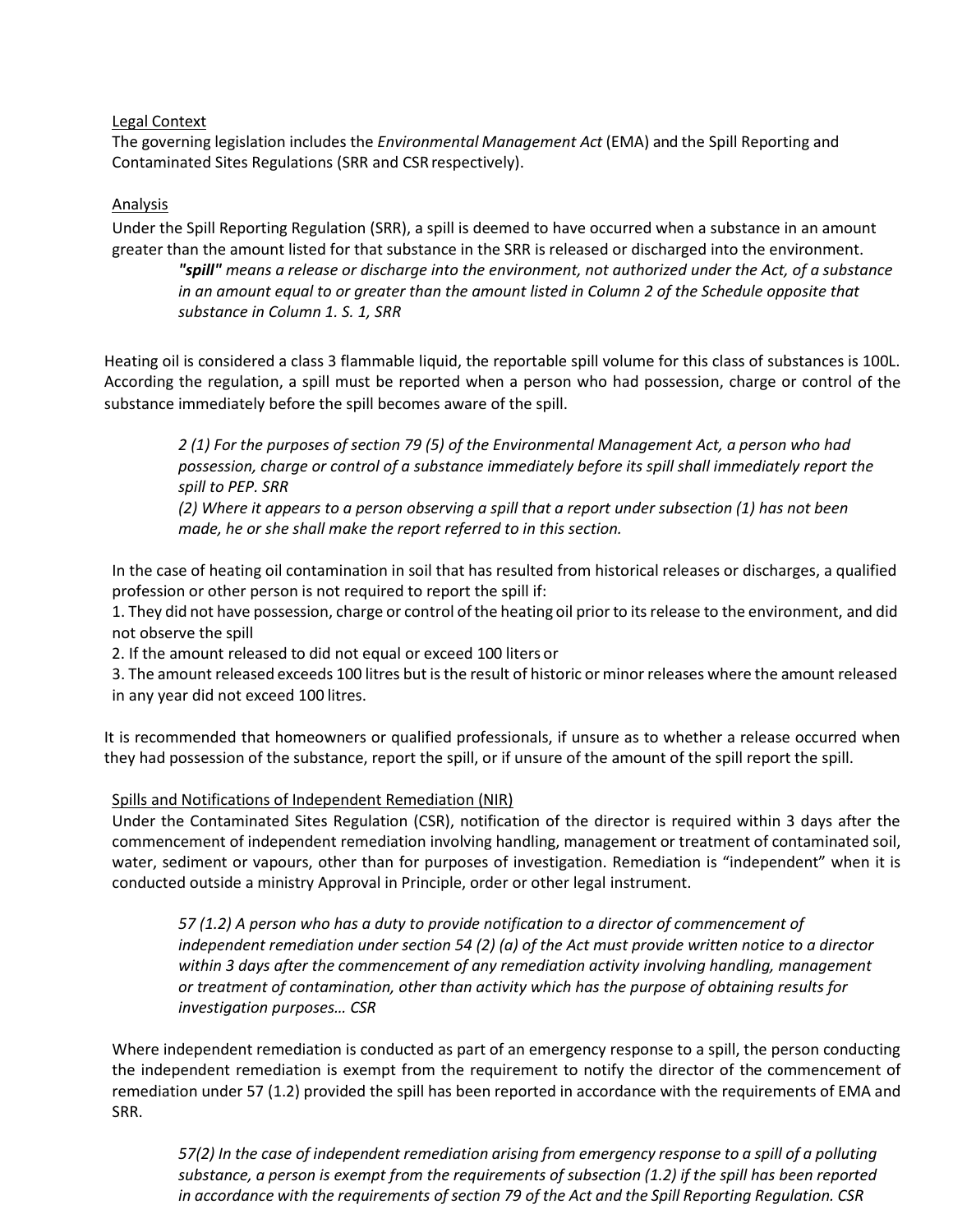When independent remediation has been completed, whether under an emergency response or not, the person who conducted the independent remediation is required to notify the director in writing within 90 days of completing the remediation.

*54 (2) Any person undertaking independent remediation of a contaminated site must*

*(a) notify a director in writing promptly on initiating remediation,and*

*(b) notify the director in writing within 90 days of completing remediation.EMA*

Failure to provide the required notification may result is an offence under the Act.

*120 (17) A person who (b) fails to notify a director of initiating or completing independent remediation under section 54(2)*

*commits an offence and is liable on conviction to a fine not exceeding \$200,000 or imprisonment for not more than 6 months, or both.*

#### **Summary**

In circumstances of soil and groundwater contamination originating from undetermined historic releases or discharges from a residential heating oil UST, a spill report is not required. Exceptions would be where the contamination is indistinguishable from recent releases or discharges of heating oil in an amount or amounts greater than 100L are confirmed.

A notification of independent remediation (NIR) must be submitted to the director within 3 days of commencement of remediation of any contaminated media except where remediation is being conducted as part of an emergency response to a reported spill. A notification of completion of independent

remediation must be submitted to the director within 90 days of completion of the remediation, whether or not remediation arose from an emergency response to a reported spill.

Failure to provide notification is an offence under EMA.

## WINTER 2015

*CS e-link*

#### **Survey – Transition Period for CSR Stage 10 Amendments**

The Ministry proposes to incorporate a transition period for the standards updated during the CSR Stage 10 Amendment. The purpose of this transition period is to provide a window of time for responsible persons to adjust their remediation plans to accommodate the changes in the updated standards.

If you have not already, please voice your opinion on how long the transition period should be by completing the survey found here: https:/[/www.surveymonkey.com/r/RZXXTRV](http://www.surveymonkey.com/r/RZXXTRV)

#### *Borehole Log Clarification*

MoE requires a sample borehole log (with disclaimer as seen below) **and** a completed borehole log spreadsheet as standalone documents. Submissions not containing the 2 items will not be processed. The Submission Transmittal Letter has been revised to reflect this change and can be found in the Members section of the site here.

Appropriate disclaimer for the borehole log *"For environmental purposes only".*

#### *AG 11 Communications Summary*

The Ministry now requires the source parcel owner responsible person to consider communications that have been received from an affected parcel owner after the formal 30 day response window, but before the submission has been made to CSAP.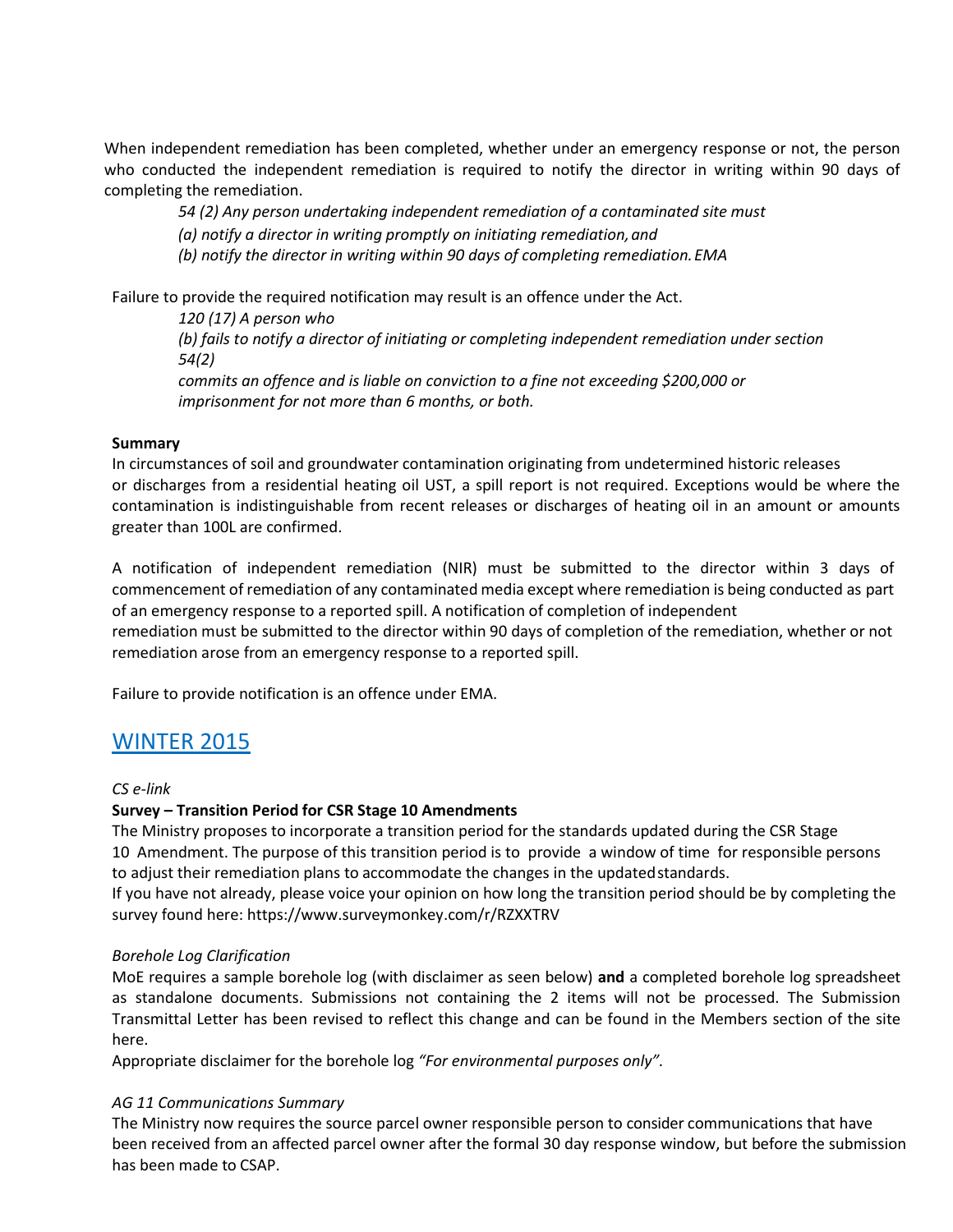#### *Contaminated Sites Borehole Logs now on DataBC*

Land Remediation Section is pleased to present our initial efforts to provide the public with information on drilled borehole logs at select contaminated sites in BC. Information can be viewed in the government's DataBC online GIS application "iMapBC" (https://arcmaps.gov.bc.ca/ess/sv/imapbc/). To view the contaminated sites borehole log layer click on the "I want to" button and then "add DataBC layers". Search for Borehole Lithology Sites and click apply. Through this application the general public can obtain hydrogeological information at specific sites, such as borehole lithology by depth, total depth of the borehole and, if available, hydraulic conductivity values. Please note, the geological information provided from borehole logs has been summarized from reports submitted to the

Ministry of Environment by third parties. It should not be relied upon for purposes other than to provide a general indication of subsurface conditions within geographic areas of interest. This hydrogeological inventory will help augment ongoing investigations of contaminated sites and support future mapping of geological information (such as geographic extent of natural confining barriers) that may offset investigation requirements for determining groundwater use at contaminated sites. In order to maintain this useful resource, the ministry requires at least one representative borehole log (as an electronic PDF document) for each site be provided with each application for a ministry instrument. A disclaimer may be added to the borehole log. An example is provided below. The Borehole Log Information excel spreadsheet under Technical Guidance 6 must be completed and submitted to the ministry to help us enter the pertinent borehole lithology information into our database.

Example disclaimer to be added to borehole logs submitted to the ministry: Any use which a third party makes of this document, or any reliance on or decisions to be made based on it, are the responsibility of such third parties. CSAP/MOE are not responsible for any use or modification of this document. CSAP/MOE accept no responsibility for damages, if any, suffered by any third party as a result of decisions made or actions taken based on this document.

If you have any questions related to the ministry's mapping of borehole lithology please contact Lavinia Zanini at [Lavinia.Zanini@gov.bc.ca](mailto:Lavinia.Zanini@gov.bc.ca) or Janet Barrett [at Janet.Barrett@gov.bc.ca](mailto:Janet.Barrett@gov.bc.ca). The purpose of the Ministry of Environment's CS e-Link system is to identify legal, technical, policy and guidance information related to the management and administration of contaminated sites in British Columbia which may be of interest to subscribers. Mention of non-Ministry of Environment documents or presentations does not constitute ministry endorsement of their contents, only an acknowledgment that they exist and may be of interest to CS e-Link subscribers.

## WINTER 2014

The Land Remediation Section at MOE would like to remind CSAP members to use the attached contact list to help identify the appropriate ministry staff member or program when you have a technical, regulatory or policy question:

#### [http://www.env.gov.bc.ca/epd/remediation/pdf/contact\\_list2013.pdf](http://www.env.gov.bc.ca/epd/remediation/pdf/contact_list2013.pdf)

The Ministry of Environment has recently re-clarified the "Ministry Procedures for the Roster of Approved Professionals" that it is not acceptable under Table 1 items 3 and 5 **(Approved Professional Work and requirements for arm's length review)** for a numerical standards Approved Professional to self-review the numerical standards portion of a Protocol 6 submission (other than a screening level risk assessment) for a riskbased standards Approval in Principle or Certificate of Compliance. The arm's length review requirement applies whether or not the contamination extends off of the site.

If you have any questions or comments, please contact the ministry at  $\sin \theta$  gov.bc.ca.

#### **Notice of Independent Remediation Clarification**

The ministry was asked the following question: If risk assessment was conducted at a site, but no remediation or risk management was conducted, is the submission of a Notice of Independent Remediation (NIR) required?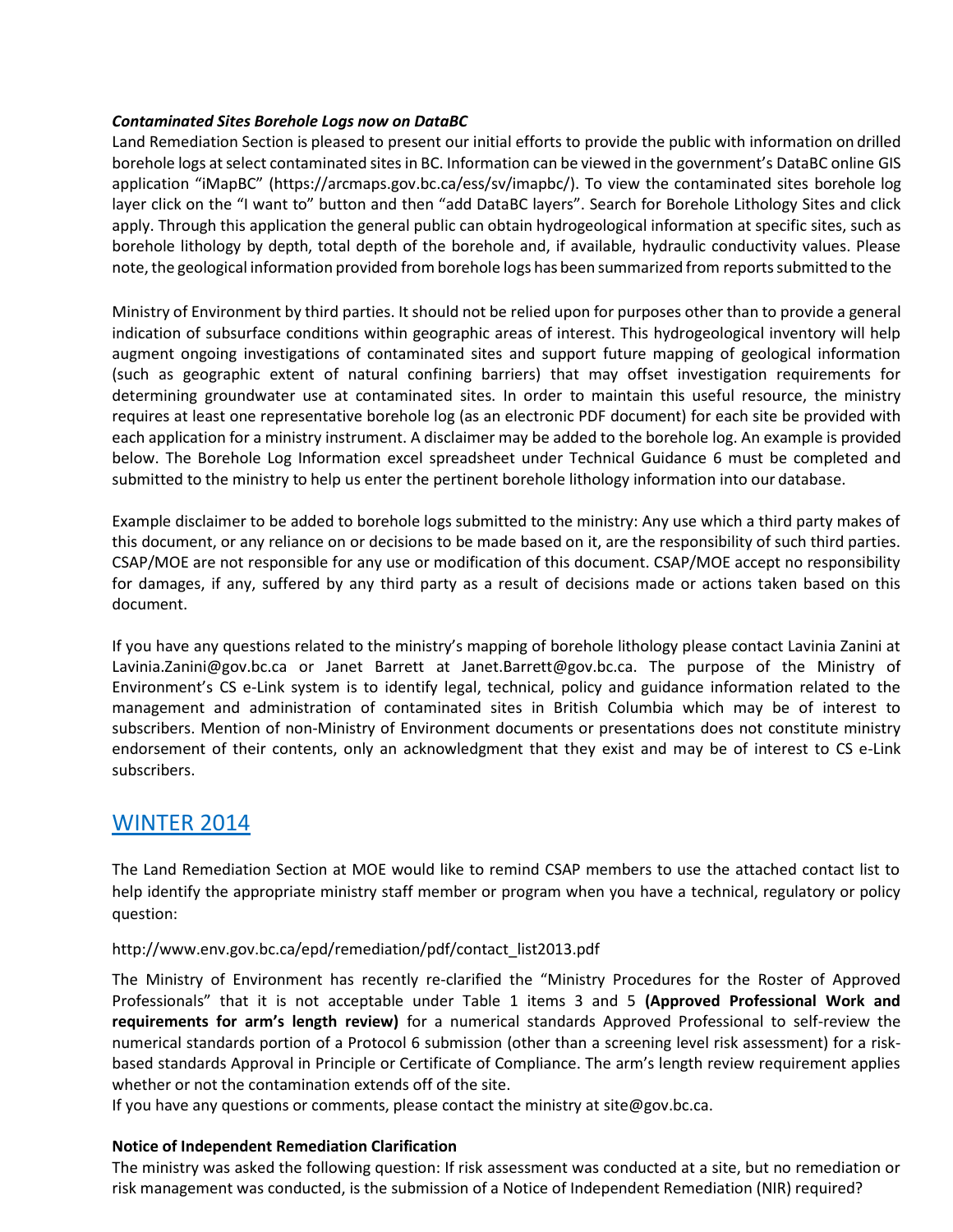The answer: No. Fact Sheet 21 states that "*The provincial Contaminated Sites Regulation under the Environmental Management Act (the Act) requires that a person provide written notice to the ministry within three days of the start of any remediation activity that involves handling, managing (including risk management), or treating contamination*". Furthermore, the CSR defines risk management as "*actions, including monitoring, designed to prevent or mitigate risks to human health or the environment caused by contamination at a site*". Since risk assessment alone is not mentioned in Factsheet 21 or defined as risk management within the CSR, risk assessment alone is not considered remediation for the purposes of submitting a NIR, and a NIR is thus not required when risk assessment alone is carried out at a site.

# Spring 2013

### **Ministry Clarification – Performance Verification Plan Requirements for Sites Remediated under the Risk assessment/Risk management Approach**

The Ministry has clarified that under Procedure 12, Procedures for preparing and issuing contaminated sites legal instruments a Performance Verification Plan (PVP) must be provided for all Risk-Based Remediation Type 1B, 2 or 3 sites.

The ministry anticipates that since PVPs are site specific, these plans will vary in their: scope, complexity, specified monitoring actions/activities, performance verification inspection frequencies, type and extent of contingency actions and notification requirements.

For example performance verification at a Type 1B site having only intrinsic controls in place to manage risk may not require any associated inspection or contingency considerations. It is likely that an adequate PVP for a typical Type 1B site might comprise little more than a notification requirement to advise the Director if and when, an intrinsic control becomes compromised or ceases to function.

Conversely, the performance verification plan at a Type 3 site is likely to be more complex and detailed than that required for a Type 1B site. At a Type 3 site, depending on the potential consequences of the failure of institutional or engineering controls implemented to manage risk at the site, in addition to possible notification requirements, the PVP may also need to include detailed specification of the engineering works to be implemented, along with associated schedules for inspection of those works and other additional monitoring actions/activities pertinent to the site. Further, some Type 3 sites may require separate Operation and Maintenance Plans and/or Contingency Plans related not only to installed engineered works but also to the site as awhole.

The ministry is in the process of finalizing new instrument templates to accommodate the requirements of Procedure 12. These new templates should be made available soon. In the interim, Approved Professionals should continue to use the version of the instrument templates previously provided.

### **Specific Points of Clarification**

A. Performance Verification Plans

A1. A Performance Verification Plan must be included for any site identified to be a Risk-Based Remediation Type 1B, 2 or 3 site.

A2. The details of a PVP must be developed on a site specific basis at the recommendation of an Approved Professional.

A3. The PVP should be developed by the risk assessor (e.g. risk assessment specialist) who conducted the risk assessment for the site with, where warranted, the cooperation/assistance of the individual who performed the site characterization (e.g. standards assessment specialist) for the site.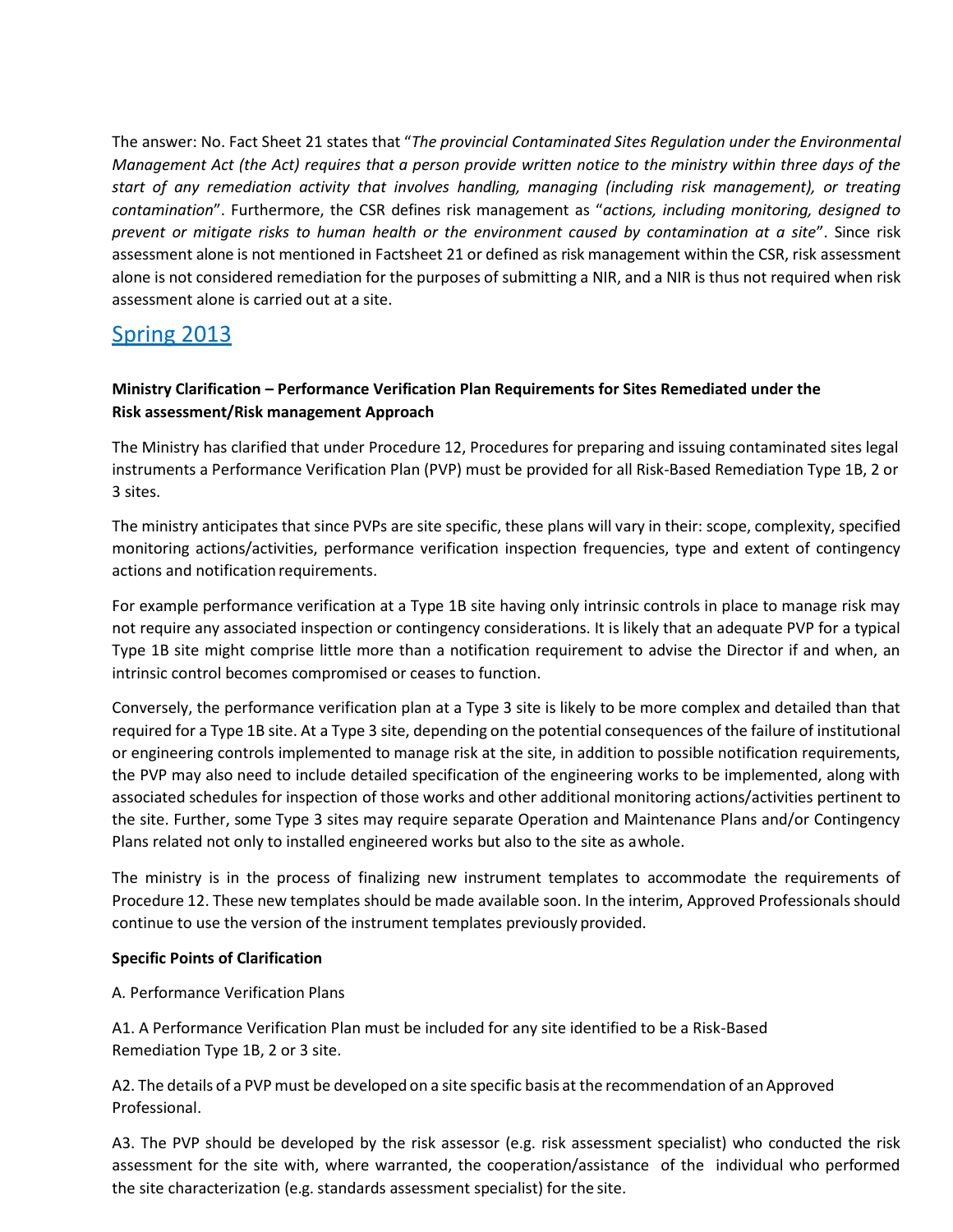A5. A PVP must include a summary rationale detailing the reasons for the inclusion of all elements constituting the PVP for the site.

A6. A PVP may, or may not, include specified monitoring actions/activities for risk management conditions or measures implemented at the site. A PVP may, or may not, include a schedule for the inspection, or any other aspect related to the verification of the performance of, required monitoring actions/activities, at the site.

A7. A PVP may, or may not, require the compilation and maintenance of records related to the inspection of, or

any other aspect related to the verification of the performance of, required monitoring actions/activities at the site. If such records are required to be maintained, the PVP must identify the individual(s) responsible for maintaining such records (e.g. the responsible person(s) or their agent(s) for the site). A PVP must specify that if such records are required, the records must be made available to the Director either upon the request of the Director, or on a scheduled basis as specified in the PVP.

A8. A PVP may be subsequently modified over time based on the recommendation of an Approved Professional and at the discretion of the Director.

A9. The responsible person for the site bears ultimate responsibility for the execution of the PVP.

A10. PVPs are subject to the normal CSAP risk assessment Approved Professional "arm's length review" requirements (i.e. PVPs should be developed by the risk assessor conducting the risk assessment for the site and be subsequently independently reviewed by the Approved Professional).

A11. The ministry recognizes that detailed guidance for the development of Performance Verification Plans is lacking and has therefore recommended to the CSAP Society that PVPs be exempt from the Approved Professional Performance Assessment process for a period of at least 1 year to allow sufficient time for Risk Assessment Specialists to gain experience in the completion ofPVPs.

A12. The ministry is working with the CSAP Society on a mechanism to make available to CSAP members and the broader environmental consulting community, for educational purposes, PVPs submitted through the Approved Professional process.

To facilitate the provision of PVPs for educational purposes, the ministry requires PVPs to be provided as a separate "standard alone" document distinct from the Summary of Site Condition, risk assessment, or other reports submitted in support of issuance of an instrument for a site.

B. Instruments

B1. The type of site (i.e. Type 1B, 2 or 3) as determined under Procedure 12 must be stated in both the PVP and any instrument prepared for the site.

B2. There is no a priorirequirement under Procedure 12 to include in Schedule Bmaintenance of a specific land use (e.g. "Land use must remain commercial") as a principal risk management condition or measure.

B3. A risk management measure in Schedule B which acts to restrict the use of groundwater as drinking water (e.g. "Groundwater must not be used as drinking water") is considered to be an institutional control under Procedure 12.

B4. In specifying the principal risk management conditions and measures upon which the risk assessment is based in clause 2 of Schedule B, the risk assessor for the site should give careful consideration to the nature and significance of the risk associated with the risk management conditions and measures proposed for the site and only include in clause 2, those risk management conditions and measures which are critical and essential to the management of risk at the site.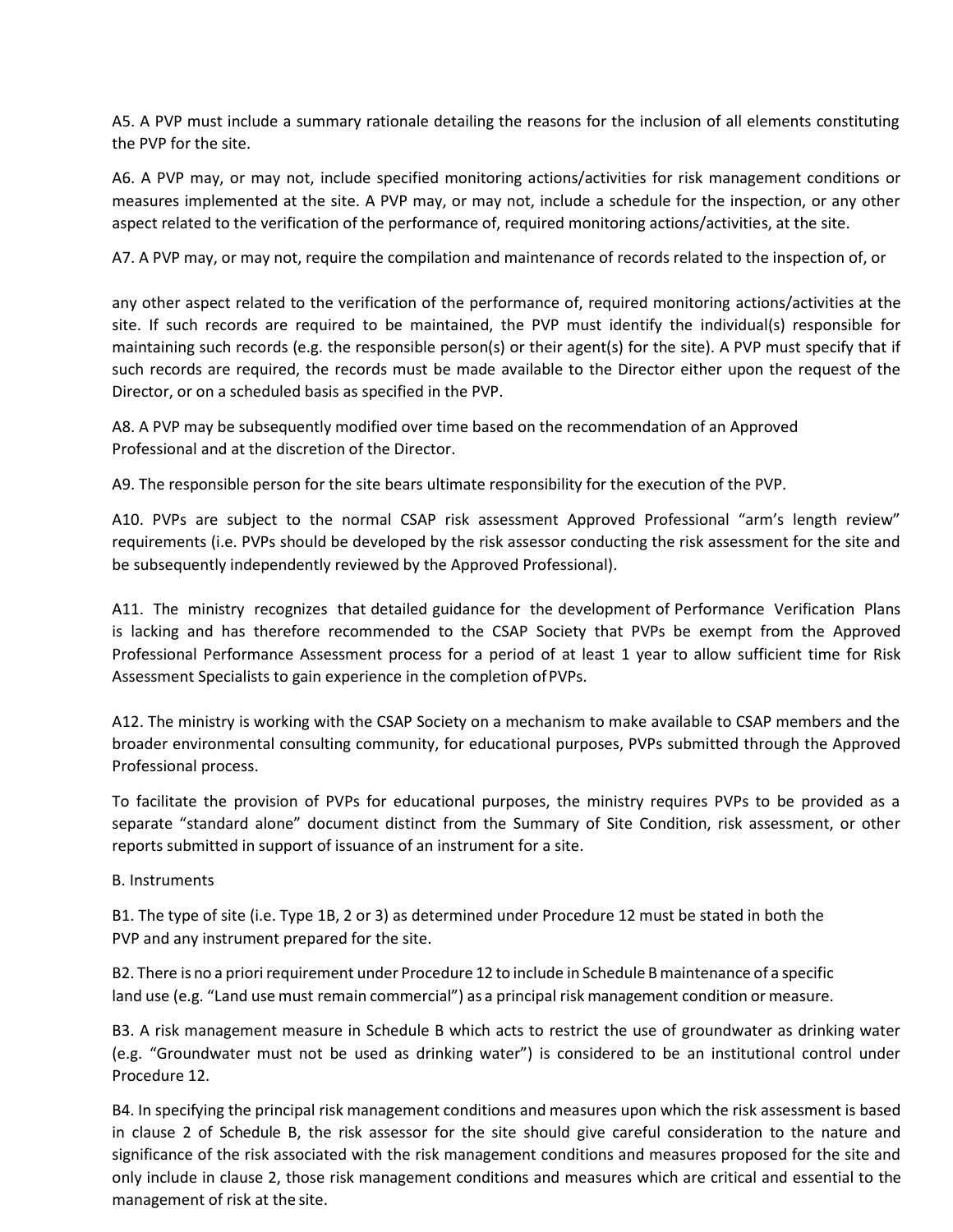B5. The ministry expects that any PVP prepared for a site will appropriately address the principal risk management conditions and measures applicable to, or implemented for, the site. Further, the key elements of the PVP should be listed in clause 4 of Schedule B and, if required under the PVP, any requisite records of performance should be listed in clause 5 of Schedule B.

### *For more information contact the Environmental Management Branch a[t site@gov.bc.ca](mailto:site@gov.bc.ca)*

### **Ministry review of water use decisions in AP applications**

The ministry has recently been looking at water use decisions in AP applications with the purpose of acquiring data on areas where no DW use has been determined for inclusion in the ministry's water use database. The database has been developed to assist the ministry and broader public when assessing water uses on particular properties. Prior to entering sites in our database the ministry checked the SoSCs for supporting information. In many of the cases reviewed (including both instruments already issued and those now in the queue) the SoSCs provided in the AP application package did not contain adequate information to support the no DW use determination. In light of this finding the ministry wishes to advise AP reviewers of the following:

- In the case of new applications, where incomplete information is provided in a SoSC to support a no DW water use, the ministry is requesting submitting APs to provide the information upon which they relied before the ministry will issue the instrument. This could involve referencing information in the DSI or pulling the information together in a separate submission (see table below listing information found missing is SoSCs and requested by theministry).
- The ministry will continue to review SoSCs in AP submissions where no DW water use is determined as part of our database acquisition process. Properly supported decisions will be added to the database. Those not properly supported will be followed up perabove.
- It is recommended that APs provide all the information upon which they base their water use decisions in the SoSCs. There is currently no place in the form to do this but information can be provided in the sections on geology and hydrogeology (note: where relevant, contamination information could be included here as well with details elsewhere).
- The ministry is in the process of completing limited revisions to Technical Guidance 6 and hope to have the revised document available over the next few months along with an updated list of Q&As. The ministry will also be discussing proposed Technical Guidance 6 updates and common misunderstandings at the CSAP Annual General Meeting in June.
- APs are encouraged to contact Lavinia Zanini, Annette Mortensen or Amy Sloma if they have questions related to the determination of water use under TG6.

Information deficiencies found in SoSC's for sites where no DW water use was determined to apply are listed below.

#### Confining Units

- K values not provided.
- Source of K values not indicated. If not measured, supporting rationale for use at the site not provided.
- K values provided higher than 10-7 m/s, supporting rationale for concluding a confining unit is inadequate or not provided.
- Thickness of confining unit variable, average thickness not provided orunclear.
- Thickness less than 5 m over bedrock, supporting rationale for concluding a confining unit and not assessing bedrock is inadequate or not provided.
- Not indicated whether the unit is clean or if 5m of clean confining unit present.

#### Shallow Aquifers

• Average saturated thickness of the shallow aquifer not indicated orunclear.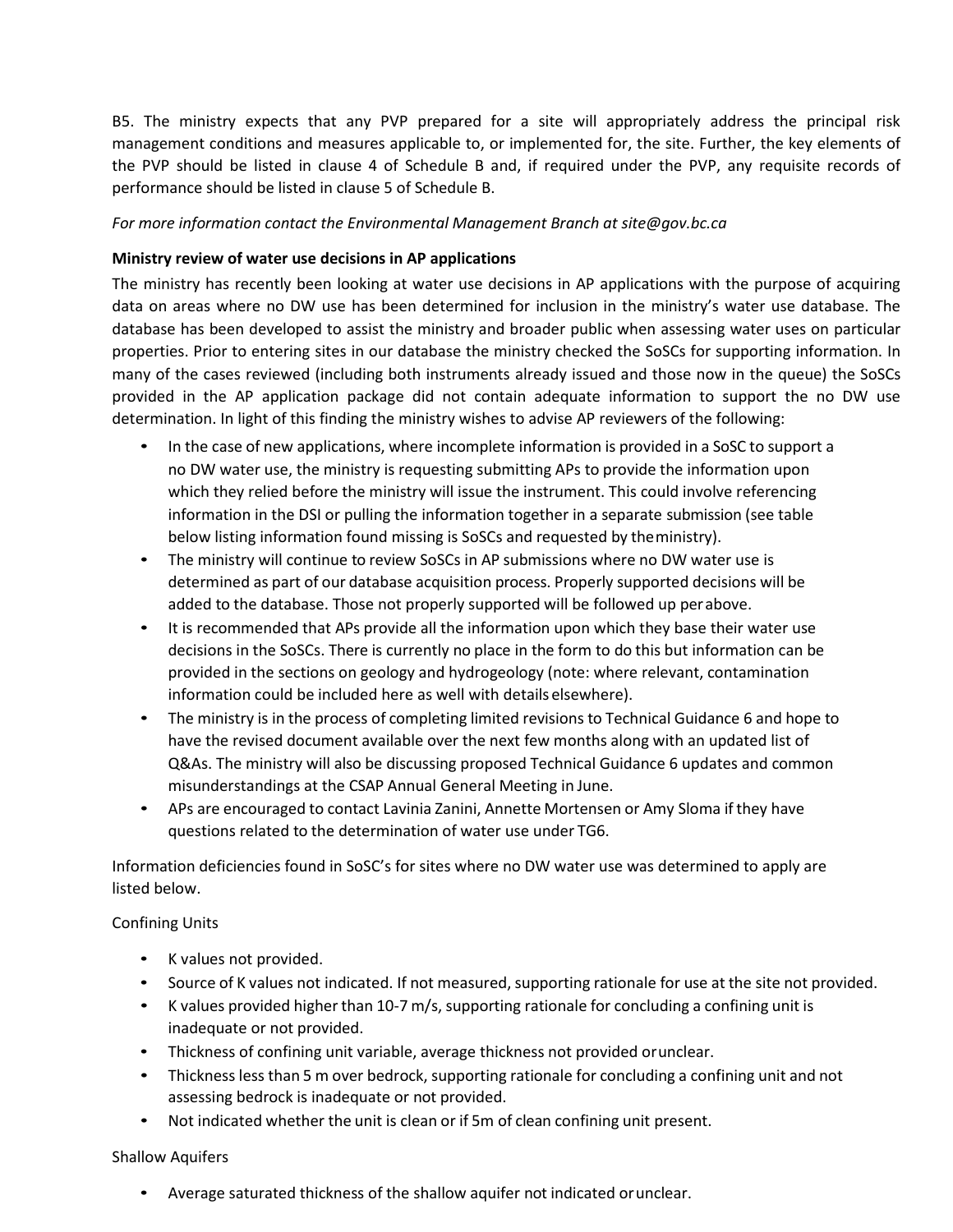- Saturated thickness variable/trending and greater up to 3 m in some areas, supporting rationale for concluding no shallow aquifer is inadequate or not provided.
- Average saturated thickness approx. 1 m, based on summer data only, no rationale for not considering seasonality.

Bedrock

• No overlying confining unit (or inadequate information provided) and no indication that overlying unit is

clean as required to rule out bedrock as an aquifer.

• No K values provided for bedrock where bedrock can't be ruled out as aquifer.

#### Water Quality

• No TDS values presented to support unsuitable water quality determination.

#### **Scenario 4 & 5 release requests under MOE's Administrative Guidance # 6 - reminder**

Please be reminded that Scenario 4 and 5 releases under AG#6 that include a detailed risk assessment component must be signed by a CSAP Risk Assessment Specialist. Therefore 1 or 2 confirmation letters will be required to address the standards and/or risk assessment aspects of the proposed or completed remediation approaches.

### WINTER 2013

#### New Documentation requirement for Risk- based CoC Schedule B

Risk Based Schedule B Conditions: The MoE is now requesting additional information from Approved Professionals in regards to Schedule B conditions on draft risk based instruments submitted via the Protocol 6 process. Risk APs are required to refer to the table below and identify whether their remediation type is a 1, 2 or 3 as defined in the table. They are also required to confirm that they have used the correct clauses for the remediation type identified.

If CSAP isn't able to identify the above statements included with the submission, the Risk AP will be required by CSAP to confirm the above in writing (e.g. an email confirming what remediation type best describes their site and that the correct conditions have been applied per the MoE table below). That confirmation will be provided to the MoE with the package when forwarded by CSAP.

CSAP notes that if you are not certain which remediation type and conditions apply, you are to contact the MoE for additional clarification before sending your application into CSAP. The MoE has indicated the submission will be returned to CSAP unless the required statements are provided.

### **Risk assessment conditions and risk management measures by type (Appendix 3 to Draft Procedure 12, Procedures for preparing and issuing contaminated sites legal instruments)**

#### Clarification on MoE Procedures for the Roster of Approved Professionals, specifically Table 1.

The MoE has recently confirmed that an "Approved Professional making a risk-based standards Certificate of Compliance recommendation may rely on a numerical standards Approved Professional's recommendation that a DSI is complete, made without an arm's length review.

In other words, row 5 of Table 1, "Approved Professional Work and requirements for an arm's length review" in the document "Ministry Procedures for the Roster of Approved Professionals" does not supersede row 14. Row 5 applies only to the work involving risk assessments and remediation to risk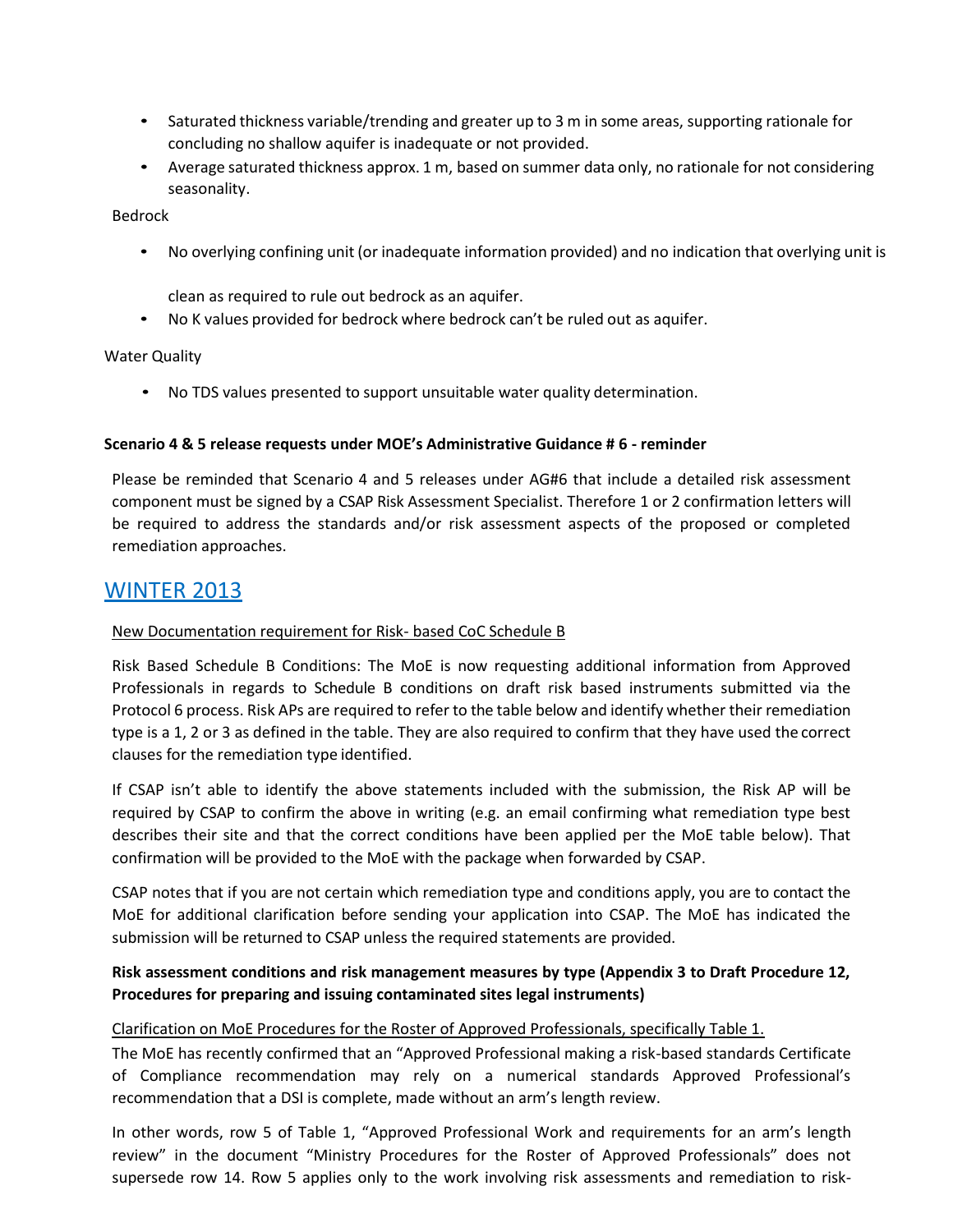based standards, not to site investigations and the site investigation reports upon which the risk assessments and remediation are based. This applies whether or not contaminant migration to neighbouring parcels is involved.

### Determination documentation reminder

The listing of the substances, particularly organic chemicals, in Determinations has been problematic for the MOE when reviewing instruments submitted to them. This can often be complicated due to the fact that not all of the analytical laboratories list substances in the same manner (i.e. PCE or tetrachloroethylene or PERC may appear on the laboratory certificates and are simply different naming conventions for the same substance). Members, when reviewing these naming conventions, must carefully review the laboratory certificates to insure that substances are either not missed or that they are not included multiple times.

Members are reminded when completing Schedule C of the instrument that substances for each media are to be listed on the instrument by the Schedule they appear in in the CSR, followed by substance class as they appear in the Schedules followed by their name as they appear alphabetically within each substance class. List for each media only those substances identified in

Schedules 4, 5, 6, 9, 10 and 11 and ensure that each substance has a standard for the applicable land/water use (i.e. some substances in soils may only have applicable land use for agricultural). Also, the spelling of the substance should be identical to that in the Regulation. For further direction we recommend you view issued Determination.

## NOVEMBER 2012

### **1. SoSC reports for multiple instrument application in a single submission.**

The MoE has recently confirmed for CSAP that the following is their current policy. If there are multiple instruments being requested, based on a single set of reports, then each submission will require a separate SoSC report, but only a single fee of \$2,000 plus GST will be required by the Ministry to review all of the SoSCs. Previously other alternatives had been allowed by the MoE but the above reflects their current position.

#### **2. Scenario 4 and 5 release requests under MOE's Administrative GuidanceDocument #6**

Please be reminded that Scenario 4 and 5 releases under AG#6 that include a detailed risk assessment component must be signed by a CSAP Risk Assessment Specialist. Therefore 1 or 2 confirmation letters will be required to address the standards and/or risk assessment aspects of the proposed or completed remediation approaches.

## SUMMER 2012

### **PAC lessons learned (Dave Newton, Chair)**

**CSAP lessons learned . The PA Committee would like to bring the following items to your attention. The following have come to our attention during performance assessments, during submission screening at CSAP, and via interactions with the MoE:**

When preparing a Stage 2 PSI or DSI and when you are of the opinion that the IW, LW and/or DW standards do not apply, please be sure to discuss your rationale in the context of the steps laid out in Technical Guidance 6. For example, there are several questions that require consideration when ruling out DW. A